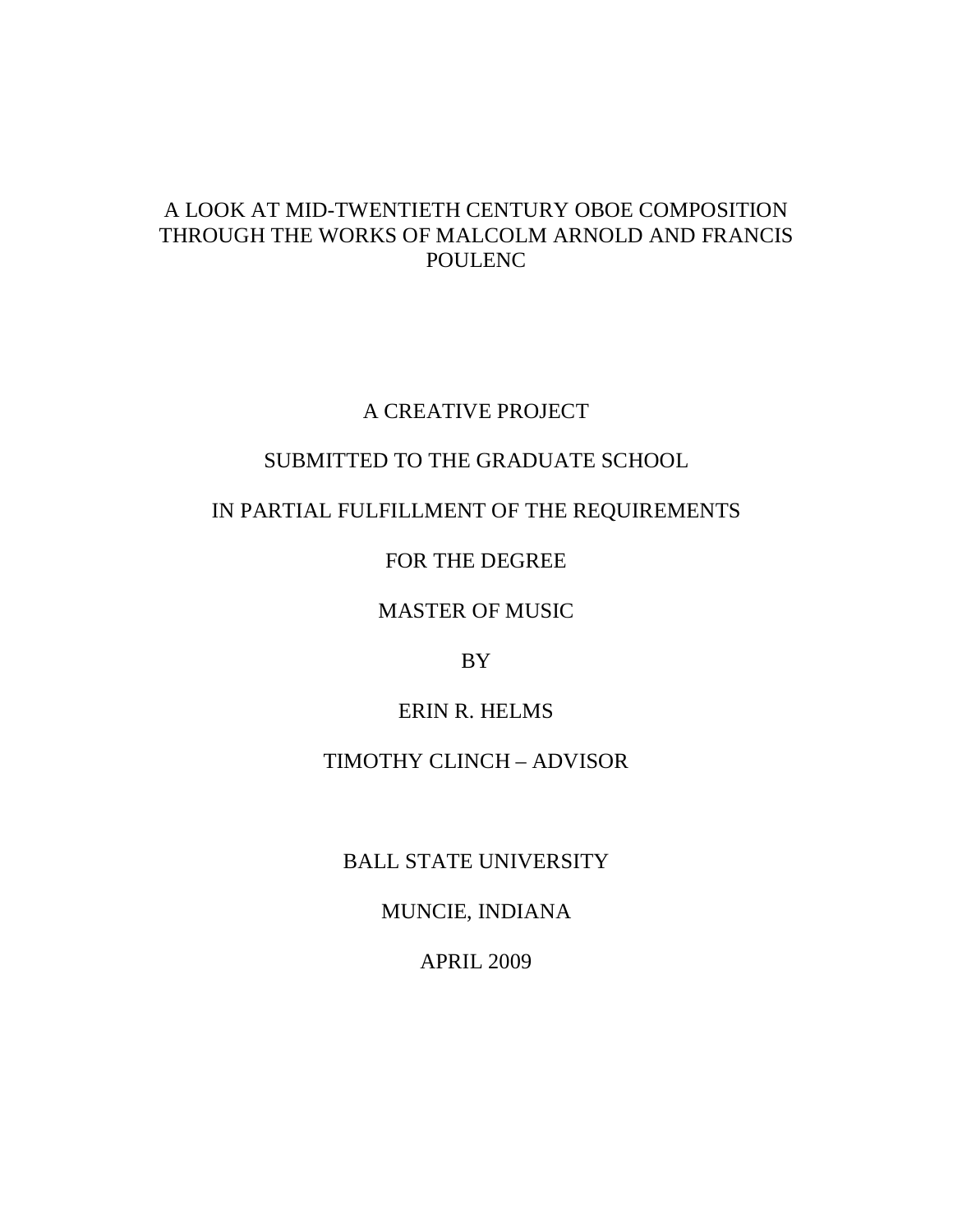### **Introduction**

 For the many years that the oboe has existed as a solo instrument, composers have used styles and compositional techniques to highlight it stunningly. While the baroque period emphasized brilliant virtuosic writing, the classical period brought forth a genre of simple and refreshing melodies that helped to push form into the forefront. The romantic period provided another contrast as composers sought to feature longer melodies, undefined by the strict formal structures of the classical period. Composers in the twentieth century continued the gorgeous use of the oboe as seen in the works for oboe and piano by Malcolm Arnold and Francis Poulenc. Written in consecutive decades, both the Arnold *Sonatina for Oboe and Piano* and the Poulenc *Sonata for Oboe and Piano* use pleasing and individual techniques in their scoring.

### **Arnold history**

<u>.</u>

 Malcolm Arnold was born on October 21, 1921 in Northampton, England to William and Annie Arnold. His musical talents were apparent from a young age and he began to study the violin at age four and the piano a year later. From age six to eleven he attended a small private school close to his home in Northampton called Eaglehurst College. As he was often ill as an asthmatic, he did not complete his formal schooling for fear of mockery from the other children and was allowed to stay home. Although trained in piano from a young age, Arnold would eventually choose another instrument: the trumpet. $<sup>1</sup>$ </sup>

<sup>&</sup>lt;sup>1</sup> Paul R. W. Jackson, *The Life and Music of Sir Malcolm Arnold: The Brilliant and the Dark* (Burlington, Vermont: Ashgate Publishing Company, 2003), 1-3.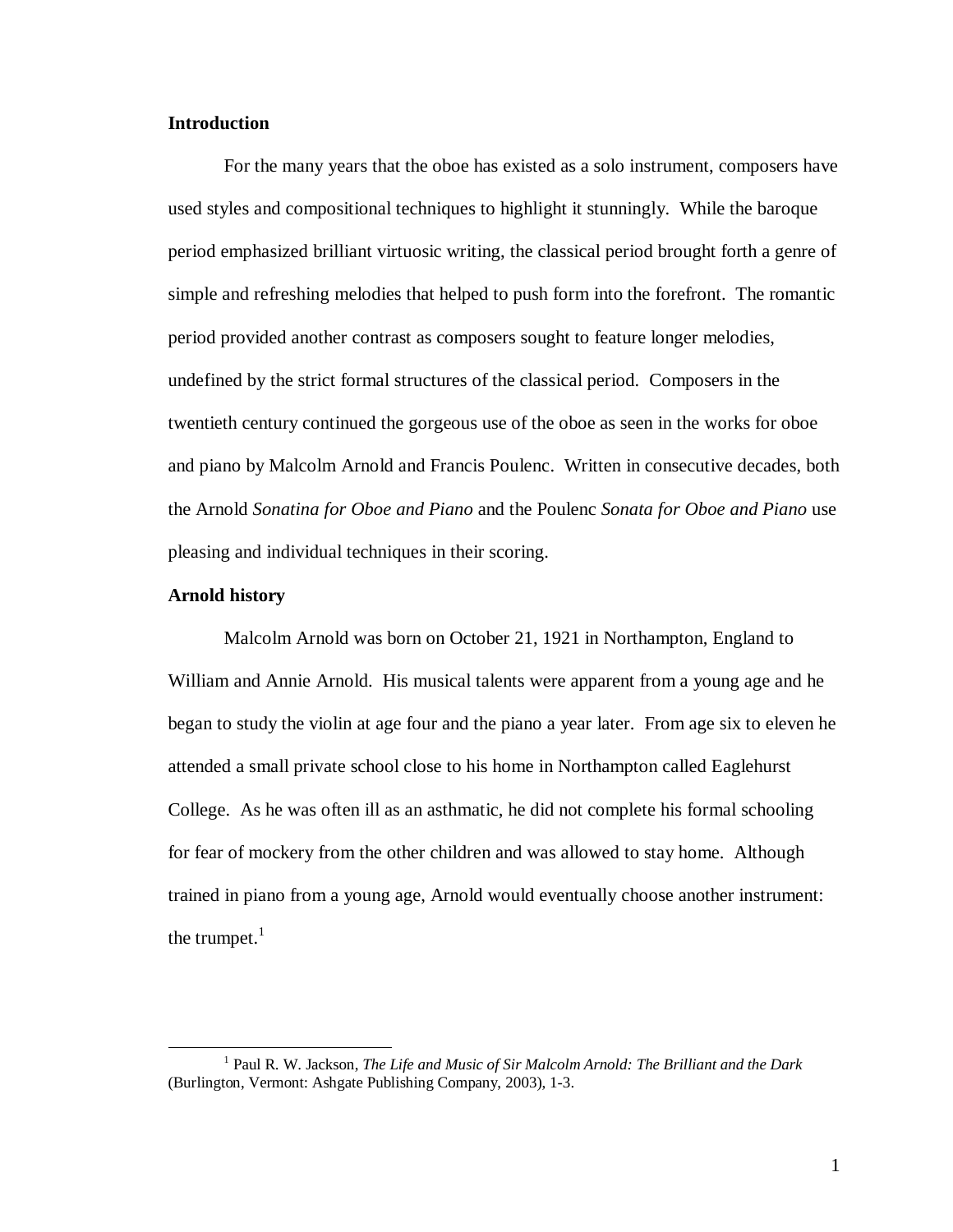Because of the wide gap of ages among the children in his family, the group as a whole seldom were able to be all together at once. When the occasion did arise however, one of their favorite pastimes was to listen to jazz. Arnold was captivated by the recordings; with his immense talents he could sit down and transcribe solos without the use of piano and play them immediately on the trumpet. Highly inspired by Louis Armstrong, the young Malcolm demanded a trumpet and lessons after an improbable meeting with his idol.<sup>2</sup> After taking lessons locally for a few years, Arnold received a scholarship to study trumpet with Ernest Hall at the Royal College of Music. While there he also took lessons in composition, for a short time with Patrick Hadley and then with Gordon Jacob. As World War II diminished the ranks of professional orchestras, Arnold's reputation as a great trumpeter won him the opportunity to play even before his graduation.<sup>3</sup>

 In 1948 Arnold was informed by the Royal of College of Music that he was to receive the Mendelssohn Scholarship. This award granted a sizeable financial prize that enabled the recipient to further their musical education through travel. In the same year, Arnold began a trio of little sonatas, or sonatinas, written for his renowned colleagues. The first was written for flutist Richard Adeney on (1948), followed by the oboe sonatina for Leon Goossens (1951), and finally the clarinet sonatina for Frederick Thurston (1951). Arnold tried to make each of these capture the essence of the person it was dedicated to, while showing off the capacity of the instrument.<sup>4</sup>

<u>.</u>

<sup>2</sup> Paul R. W. Jackson, *The Life and Music of Sir Malcolm Arnold: The Brilliant and the Dark* (Burlington, Vermont: Ashgate Publishing Company, 2003), 4-5.

<sup>3</sup> Piers Burton-Page, "Sir Malcolm Arnold" in *Grove Music Online*.

<sup>4</sup> Paul R. W. Jackson, *The Life and Music of Sir Malcolm Arnold: The Brilliant and the Dark* (Burlington, Vermont: Ashgate Publishing Company, 2003), 31.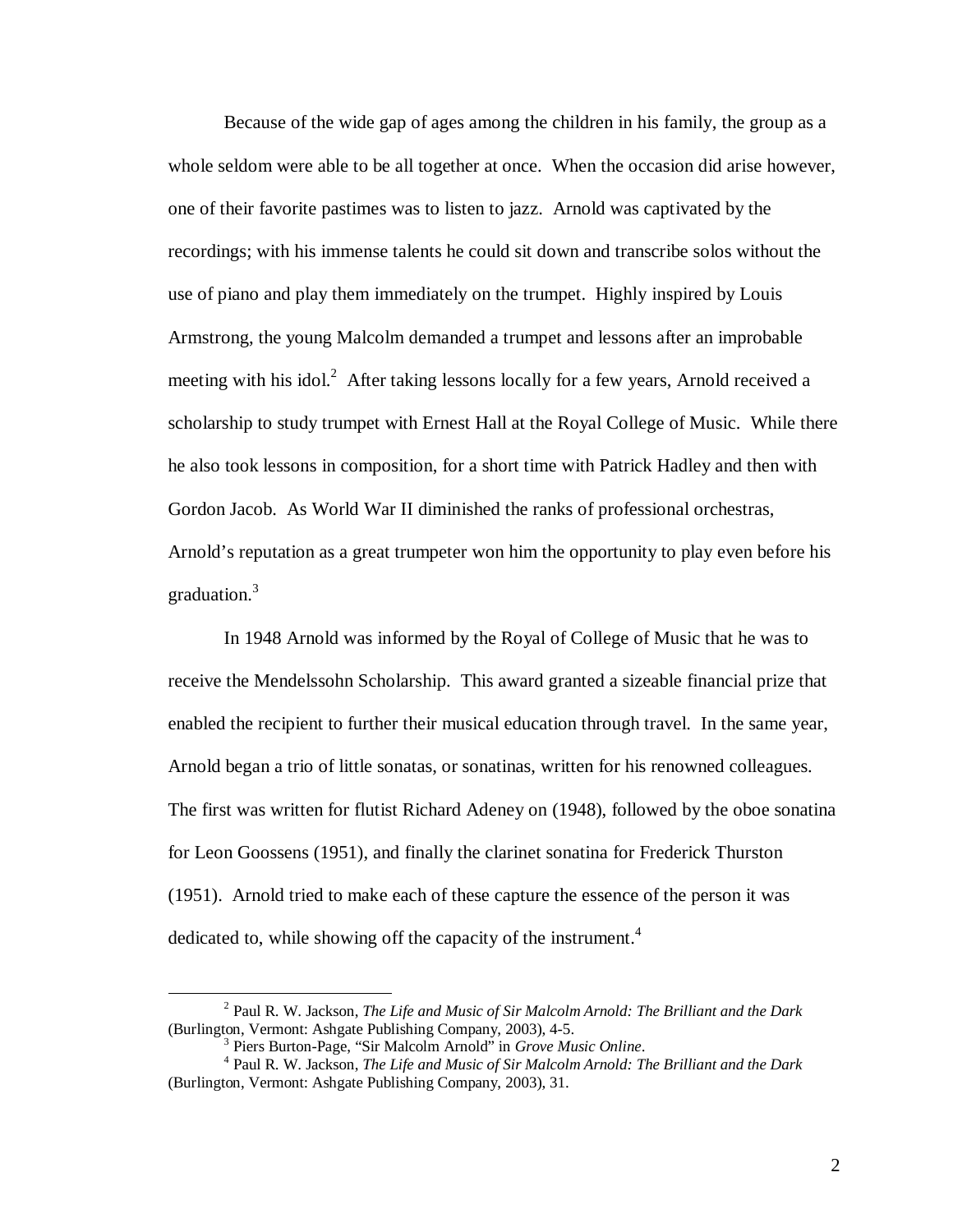### **The Arnold Sonatina**

 The sonatina begins with a swift movement marked *Leggiero* starting with a repeated shifting figure in the piano. Throughout this first section the left hand is alternating between F major and E flat major triads while the right hand consistently plays syncopated B flats. This technique creates a feeling of sound colors with oboe line being a separate entity. The melody in the oboe begins with a line that displays Arnold's use of chromaticism. Not only does he incorporate it into the solo line, but also by using chromatic shifts from phrase to phrase moving between E flat major to E major. The flighty E flat line in the oboe carries into a chromatic shift at rehearsal A. The melody in the oboe continues in E major while the piano left hand changes to alternate between F major and E major triads with the syncopated B flat moving up to a B natural in this four measure phrase. The line then shifts back to E flat concluding before rehearsal C at *pp*. Arnold continues using this melodic content, this time growing in volume, up to a new thematic idea at rehearsal D.

 The music between rehearsal D and F shows Arnold's ability to write virtuosic lines for the oboe as seen in figure 1.



Figure 1. Malcolm Arnold *Sonatina for Oboe and Piano* movement I - page 4.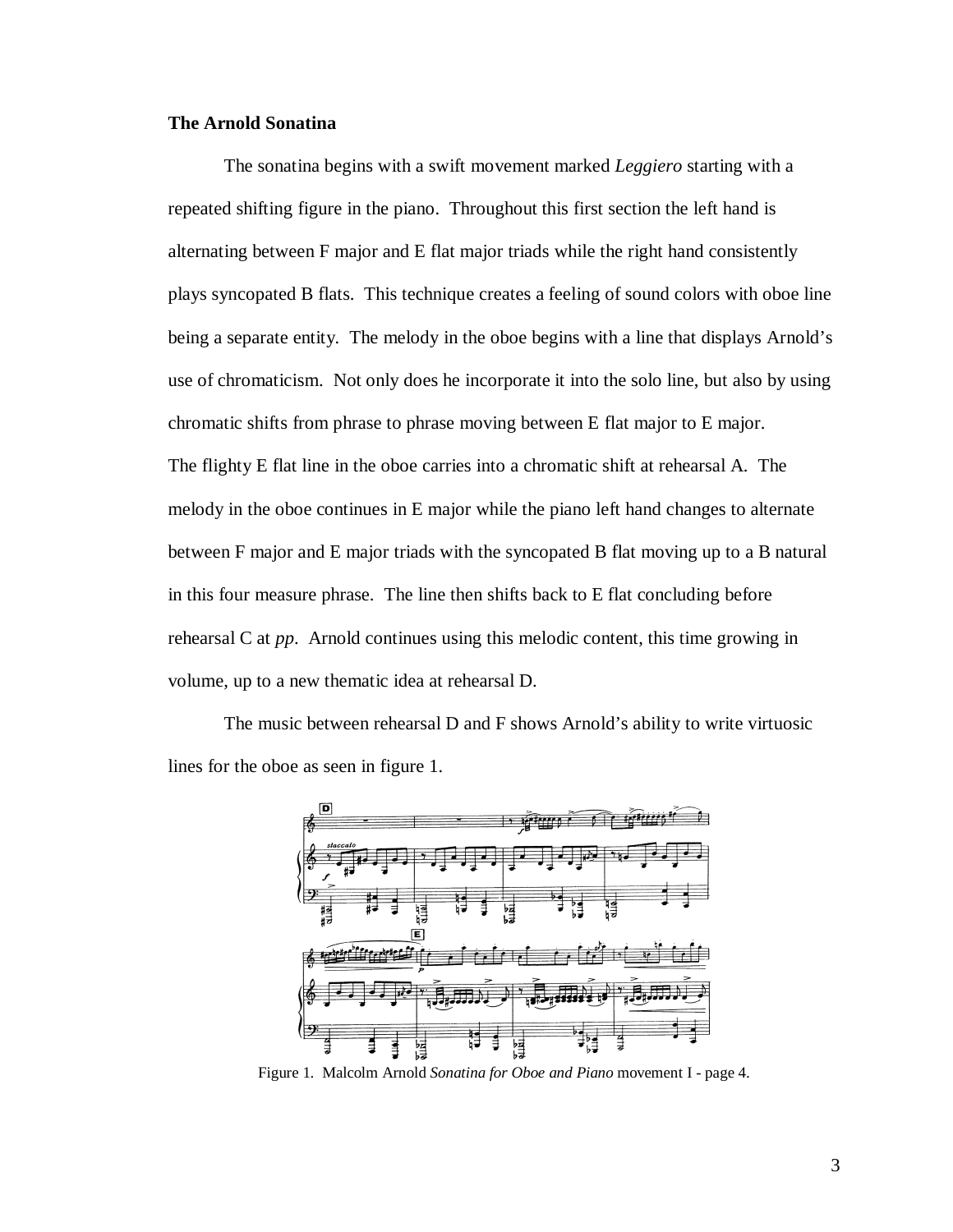In the third measure of D he introduces a two measure quickly articulated motive which at the tempo marking indicated would force most oboists to double-tongue. Arnold follows this with a technically difficult measure before moving the melody to the piano while the oboe provides staccato accompaniment. This section shows Arnold's continued usage of chromaticism, this time both in the oboe and piano lines.

 The transition into rehearsal F highlights another method Arnold liked to use: the juxtaposition of opposites. In the measure before rehearsal F, the oboe is still playing its staccato eighth note accompanimental line while the piano has the final iteration of the quickly articulated chromatic motive. This moves without indication into greatly contrasting lyrical writing. The next section from rehearsal F to N consists of two lyrical sections encompassing a lighter more staccato section. The lyrical sections allow the performer to show off their legato and ability to play large leaps. During these flowing passages Arnold creates rhythmic instability by coinciding the expected duple eighth notes in the piano with unlikely occurrences of triplets and quintuplets in the oboe line. The first part of the middle section reveals Arnold's quirky style with a passage of eighth notes, each preceded by a grace note a half step lower. He then moves on to again show the range of the instrument by employing octave leaps through the registers. Arnold returns to the lyrical section, this time written a whole step higher, which concludes at rehearsal N. The main theme now comes back with the same principles of decreasing dynamic level and harmonic immobility, and Arnold ends the movement on an E flat.

 The second movement, marked *Andante con moto*, is structured with the alternation of two theme groups. Arnold again uses the harmonically static chord shifts

4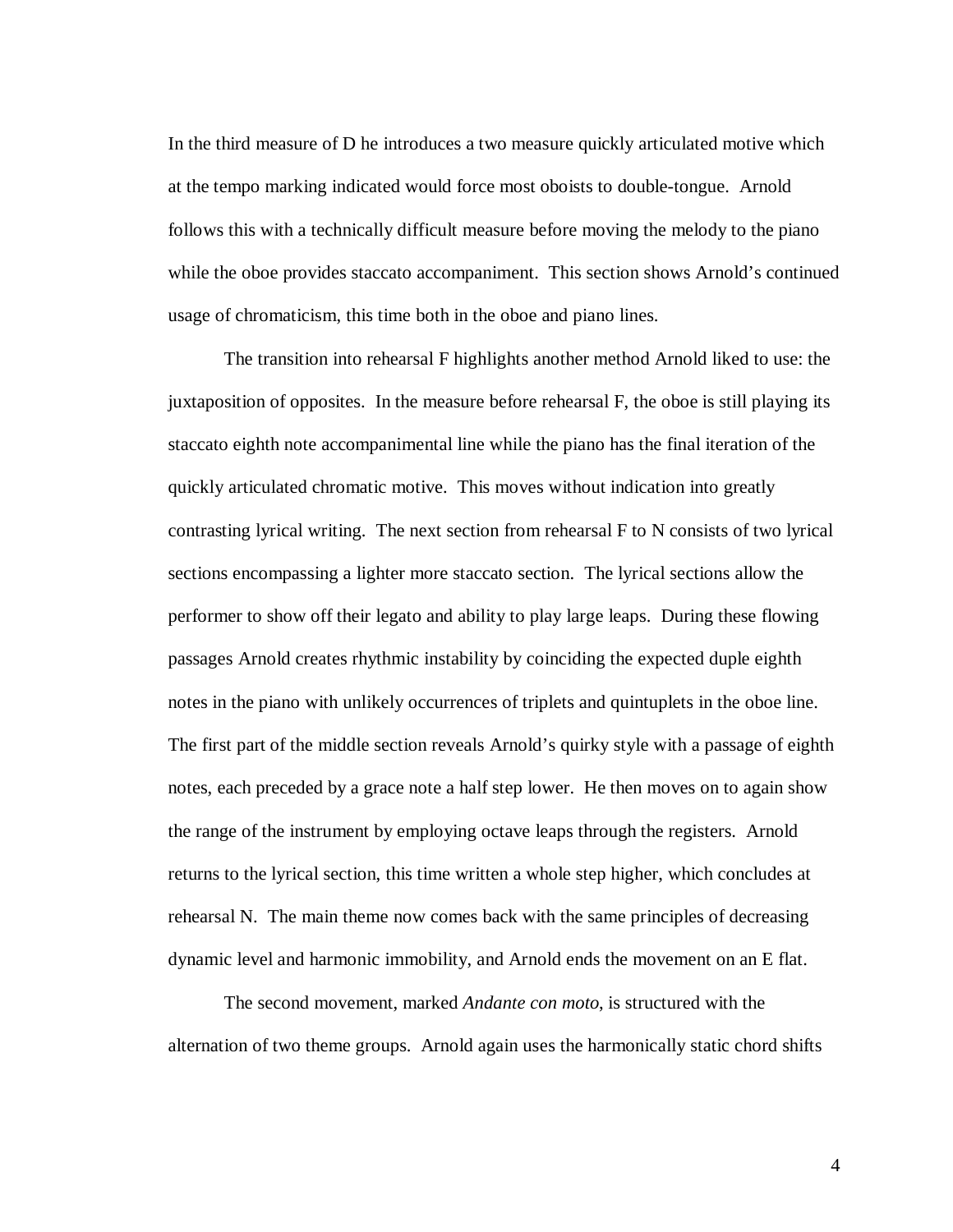to create sound colors. The first theme is an espressivo line in the oboe which revolves around E flat. This line extends over the alternating triads in the piano. Every statement of the phrase grows in expressiveness as Arnold adds more notes each time going into the first E flat. Throughout this movement Arnold also continues to use chromaticism, especially exploited in the ornamental figures at rehearsal A. The next theme involves more dialogue between the oboe and piano beginning with an ascending motive which descends to give way to the canonic entrance of the theme in the piano. He alternates between the themes two more times ending with the second theme, this time accompanied with the same material as the first theme.

 "Although they are called little sonatas they are far from easy to play – indeed the Oboe Sonatina requires a high degree of virtuosity."<sup>5</sup> The truth of this statement is no better shown than in the final *Vivace* movement. It begins with three declamatory eighth notes in the piano followed by the main horn-call theme in the oboe. With continuous rhythmic patterns and scalar runs, this section begins to show off the technical capabilities of the performer through long flowing, yet quick, lines. Throughout this main theme section the oboe remains continuous; however, the piano comes in at sporadic places repeating its pompous motive and eventually using it to drive into the second theme. This section highlights the non-lyrical strengths of the instrument in addition to the rhythmic abilities of the oboist to not only play their line, but to also line up with the piano. In this theme group Arnold asks for very short eighth notes with successive leaps and ties confusing the rhythmic integrity of the music. Arnold brings

<u>.</u>

<sup>5</sup> Paul R. W. Jackson, *The Life and Music of Sir Malcolm Arnold: The Brilliant and the Dark* (Burlington, Vermont: Ashgate Publishing Company, 2003), 31.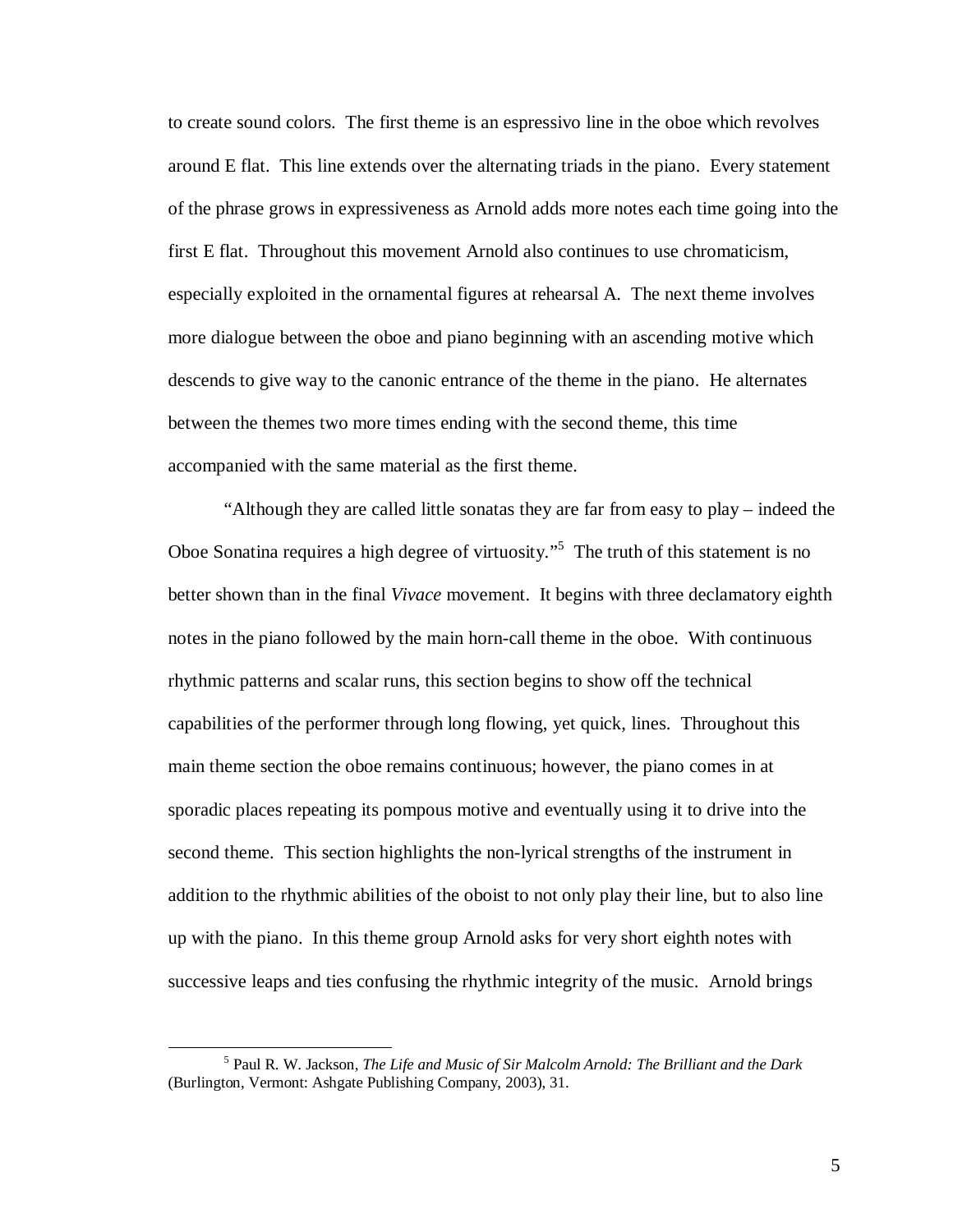back the main theme section from Rehearsal C to E, this time changing the initial arrogant piano quip to a longer sustained version of that same motive creating a rhythmic hemiola. While the oboe remains in a compound meter with two beats per measure, Arnold expands the piano motive from three eighth notes to three dotted quarter notes thus creating a three versus two metrical feeling.



Figure 2. Malcolm Arnold *Sonatina for Oboe and Piano* movement III - page 14.

The short section at rehearsal E is the pinnacle of technical virtuosity in this piece. In involves the alternation of extremely fast scales in the oboe with rhythmically ambiguous figures in the piano. As seen above in figure 2, the B major scalar runs are not only extremely fast (as the tempo is marked at 152 beats per minute), but also extend through a large portion of the range. At rehearsal F there is an immediate reiteration of the second theme which moves directly into the restatement of the first theme at rehearsal G. This section is embellished by extra grace notes in the melody and a new ending which culminates with repeated eighth notes on high C, D, and E flat. This line then carries downward in arpeggios to a low B flat which then cadences on an E flat.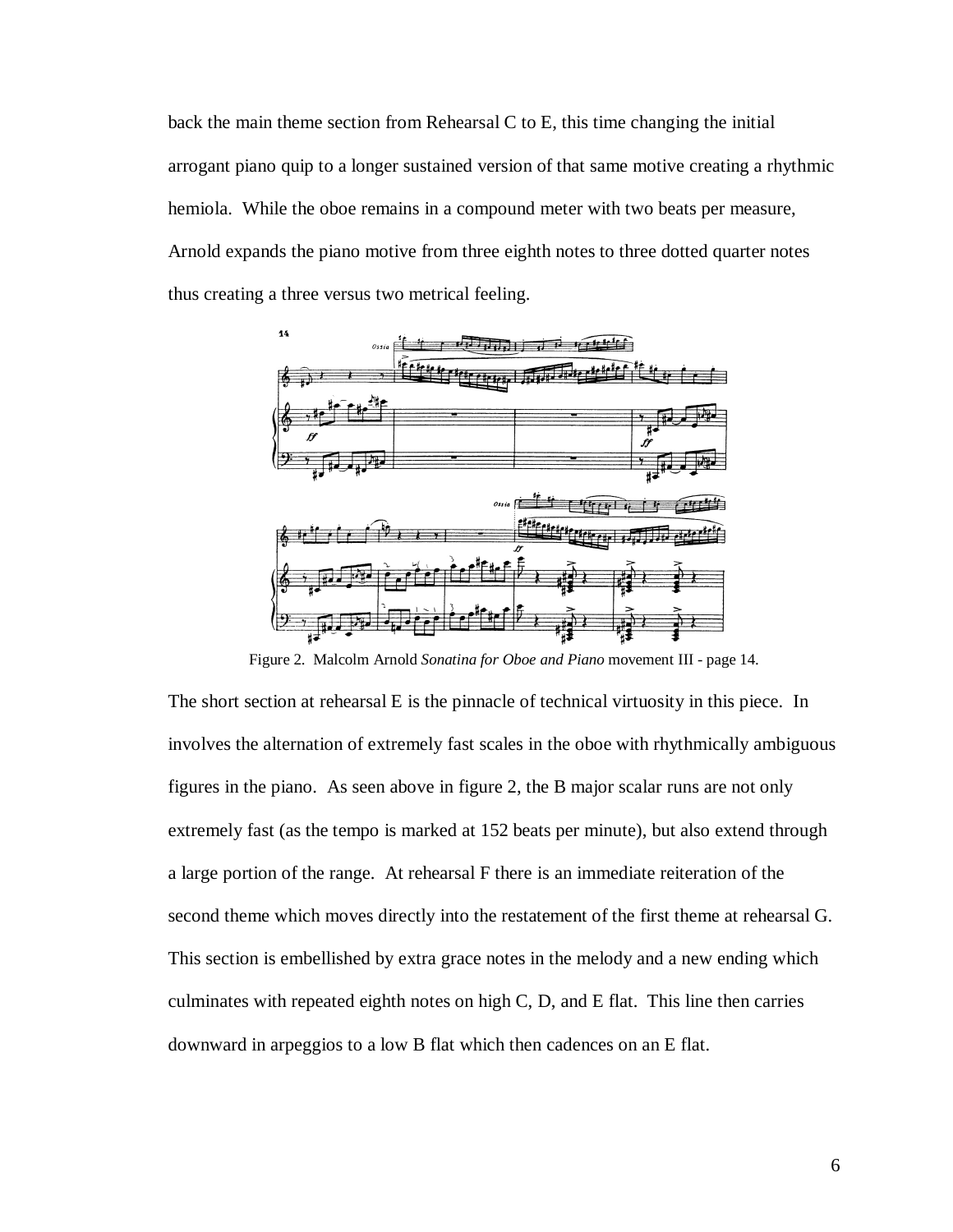Throughout this piece Arnold uses several unique compositional techniques to highlight the oboe. His first movement themes utilized chromaticism, sound colors, concurrence of opposites, and rhythmic ambiguity. The contrasting second movement really emphasizes the sound color technique first introduced in the first movement while also incorporating a great deal of chromaticism in the oboe line. The third movement shows Arnold's technique for effective virtuosic writing. Like the first movement, he metrically complicates things with either syncopated entrances or the combination of two different meters. This serves to add to the forward moving impatient feeling of this movement. Using these techniques, Arnold presented the oboe in a new and interesting light.

#### **Difficulties in Arnold**

 Throughout this piece there are several technical aspects that trouble the oboist. The first problem is the short amount of time to take breaths. Although the first movement is not very long time-wise, it is taxing, and one must be very efficient with breaths to make it through. The next challenge is the fast articulations after rehearsal D. While completely possible, it is not easy to double-tongue on an oboe as the reed being in the mouth creates difficulty for the tongue to move.

 The second movement provides struggles with tone color. The hazy nonfunctional harmony creates a mood that the oboe must try to fit into while trying to stay incredibly soft. The other difficulty in this movement is starting and articulating notes in a smooth way. While not easy, the success of this determines the mood and outcome of this movement.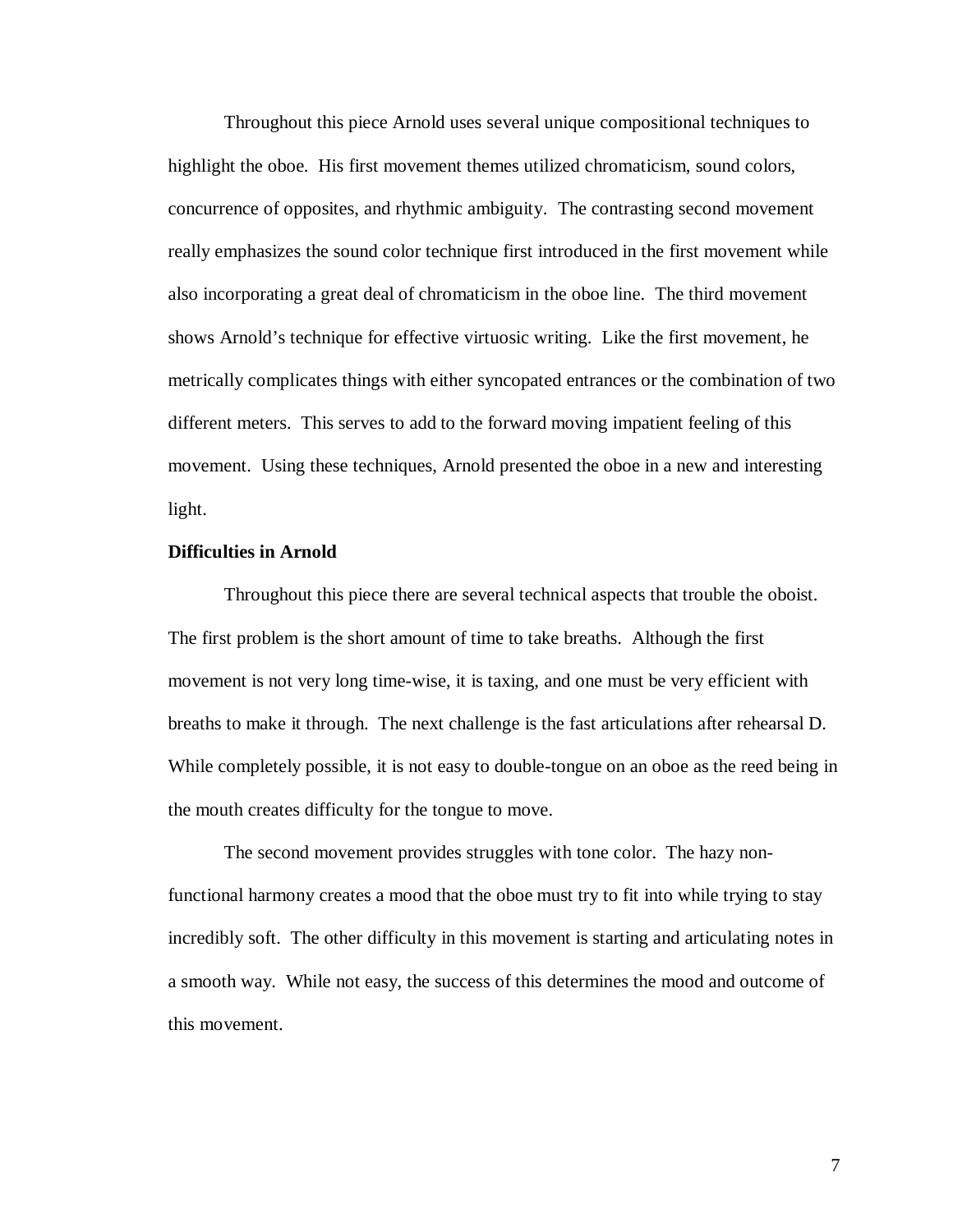The third movement provides the most apparent difficulties of the piece. Rhythm and articulation at rehearsal B provide a large challenge to the performer. With the syncopated entrances and ties, Arnold has made it difficult to have a true sense of time in this section. The articulation is also troublesome in getting the right amount of staccato to show the character, while maintaining the intended speed. Finally, the technical scalar passages throughout the movement are quite tricky. While they are just scales, these runs progress very rapidly through the registers of the instrument and require an enormous amount of practice to get up to speed and to stay in time.

 While some of the techniques required to play the Sonatina are not idiomatic for the oboe, they do capture Arnold's end result. He incorporated the oboe in unique ways. While short, this piece contains several challenges which are well worth the virtuosic result.

### **Poulenc history**

<u>.</u>

Francis Poulenc was born on the  $7<sup>th</sup>$  of January 1899 in the center of Paris. His father Emile and his family came from Aveyron, while his mother Jenny was strictly of Parisian descent. Poulenc attributed his musical style to his very two sided lineage of devoted Catholicism from the Aveyronais side and artistry coming from his Parisian half.<sup>6</sup> As a young child, music permeated his home setting as his father never missed a concert at the Opéra and his mother was a rather fine pianist. From his earliest memories Poulenc felt driven towards music. By the age of two Poulenc already had his first small piano, although he hoped his calling would be singing. He failed to achieve this dream,

<sup>6</sup>Myriam Chiménes and Roger Nichols, "Francis Poulenc" in *Grove Music Online*.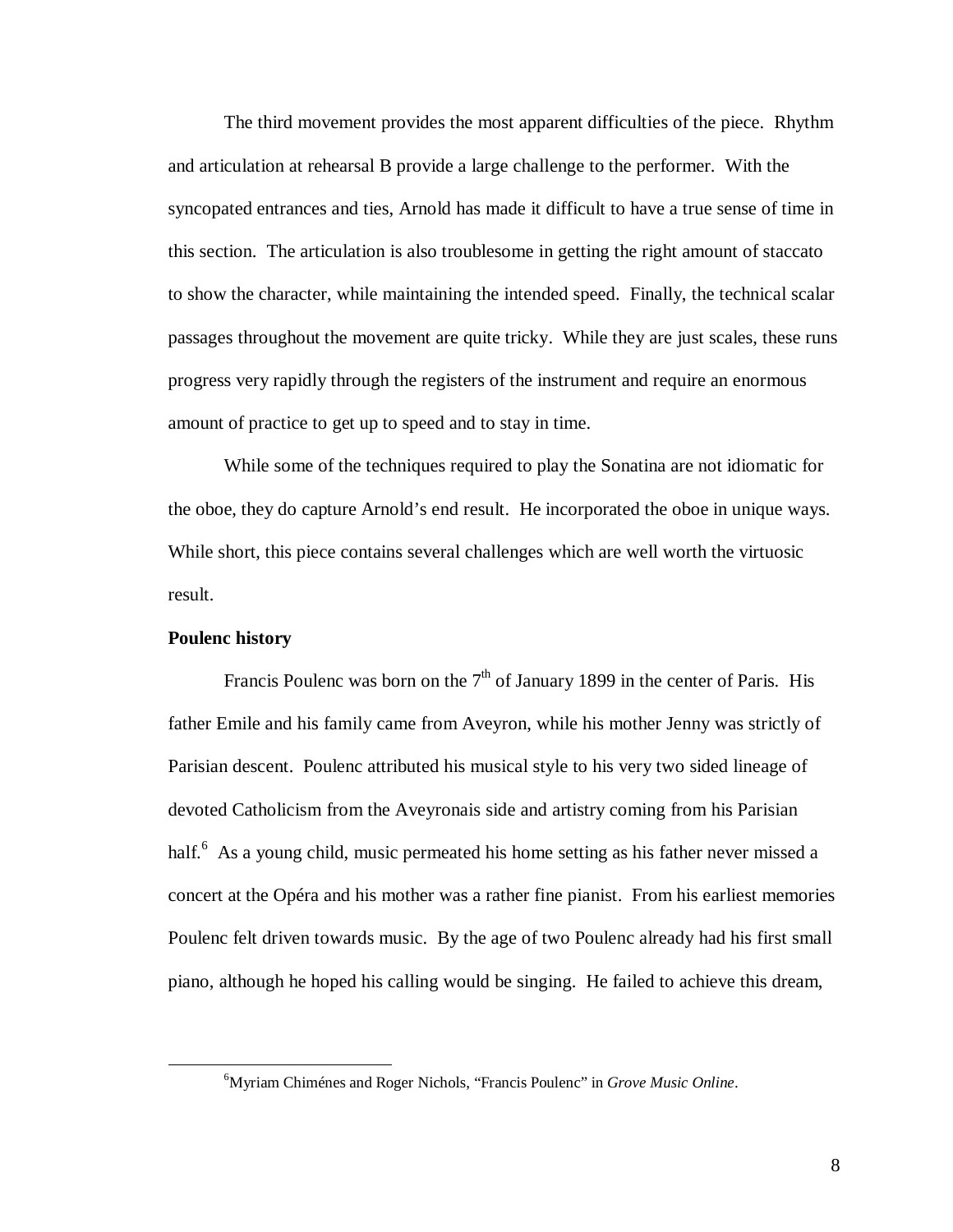because, in his words, "when my voice broke I was left with the composer's typical sorry squawk."<sup>7</sup>

 Poulenc began formal piano training at the age of five under his mother Jenny. By the time he was eight years old, he began to study with Boutet de Monvel, who was the niece of César Franck. In 1915 when Poulenc was 16 years of age, he met the great pianist Ricardo Viñes who identified his talents and began teaching him not only piano, but theory, composition, and music literature as well. Later in life, Poulenc recognized this as a milestone in his musical life stating, "That meeting with Viñes was a turning point in my life : I owe him everything…it's really to Viñes that I owe my first flights in music and everything I know about the piano."<sup>8</sup>

 Although both his mother and father were avid music lovers and accepted Poulenc's talents, his industrialist father wanted him to complete normal schooling instead of entering the Conservatoire. Attending the finest Catholic schools in Paris, Poulenc passed his exams and graduated, but it is clear he felt his musical training was not as consistent as he would have liked. $9$  It was only in 1921 after his service in the army that Poulenc began to intensely study composition. Seeing that it was too late for him to enter the Conservatoire after being discharged from the army, Darius Milhaud suggested that Poulenc study with Charles Koechlin. His study began in 1921, in the same year that he had his first meeting with Prokofiev.

#### **Poulenc and Prokofiev**

-

<sup>7</sup> Francis Poulenc, *My Friends and Myself*, assembled by Stéphane Audel, tr. James Harding (London: Dobson Books Ltd, 1978), 33.

<sup>8</sup> Francis Poulenc, *My Friends and Myself*, assembled by Stéphane Audel, tr. James Harding (London: Dobson Books Ltd, 1978), 36.

<sup>9</sup> Francis Poulenc, *My Friends and Myself*, assembled by Stéphane Audel, tr. James Harding (London: Dobson Books Ltd, 1978), 34.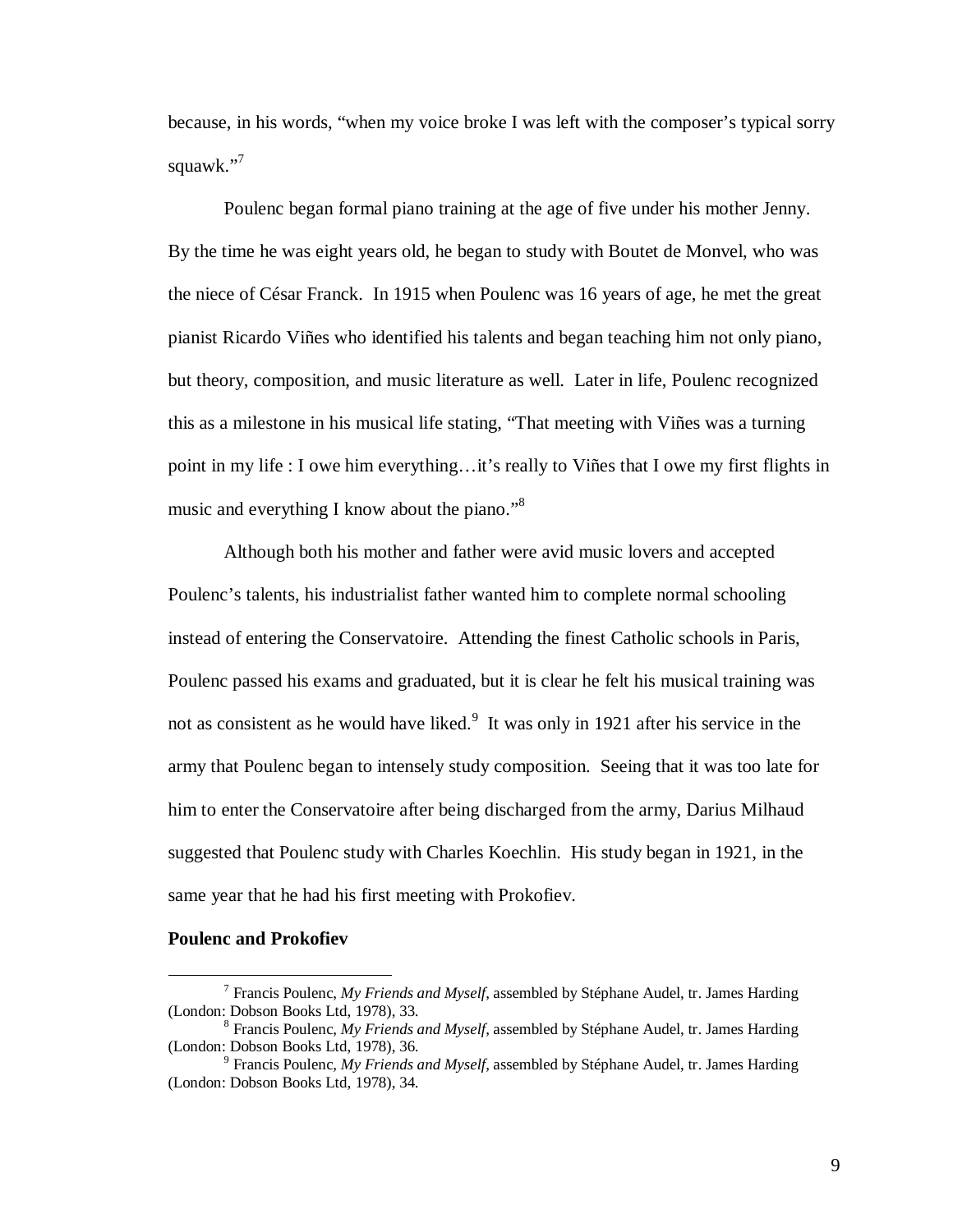As the *Sonata for Oboe and Piano* is dedicated to the memory of Sergei Prokofiev, it is important to understand their relationship. In 1921, the Théâtre Sarah Bernhardt showed the Russian Ballet performing Prokofiev's *Chout*. Coinciding with this performance was a luncheon where Poulenc was first introduced to Prokofiev. Poulenc felt their relationship was due to two connections: that each had a fondness for the piano, and that both loved to play bridge. During their time together, playing music was secondary, as their love of bridge was the initiating factor for their meetings. Aside from their love of piano and bridge, Poulenc and Prokofiev were two very different people. Poulenc sought to know his Parisian colleagues in the arts and was at least acquainted with the fellow musicians, artists, and poets around him. Prokofiev was aware of their existence, but was not often inspired by many other media. Poulenc acknowledged that Prokofiev did not care for his compositions and Poulenc went as far as to say that he felt Prokofiev was not an innovator. While he certainly thought that he was an exceptional composer and pianist, Poulenc did not feel that music as a whole changed resulting from Prokofiev's compositions. As an outcome we see that their friendship did not appear to be a deeply musical one, but one of common interests with music often involved as additional entertainment.<sup>10</sup>

#### **The Poulenc Sonata**

<u>.</u>

 The sonata, finished in 1962, was the last piece written before Poulenc's death. It begins with an *Élégie* movement with the instructions, "Paisiblement," meaning peacefully or calmly. As seen in figure 3, the movement opens with a solo four note

<sup>&</sup>lt;sup>10</sup> Francis Poulenc, *My Friends and Myself*, assembled by Stéphane Audel, tr. James Harding (London: Dobson Books Ltd, 1978), 115.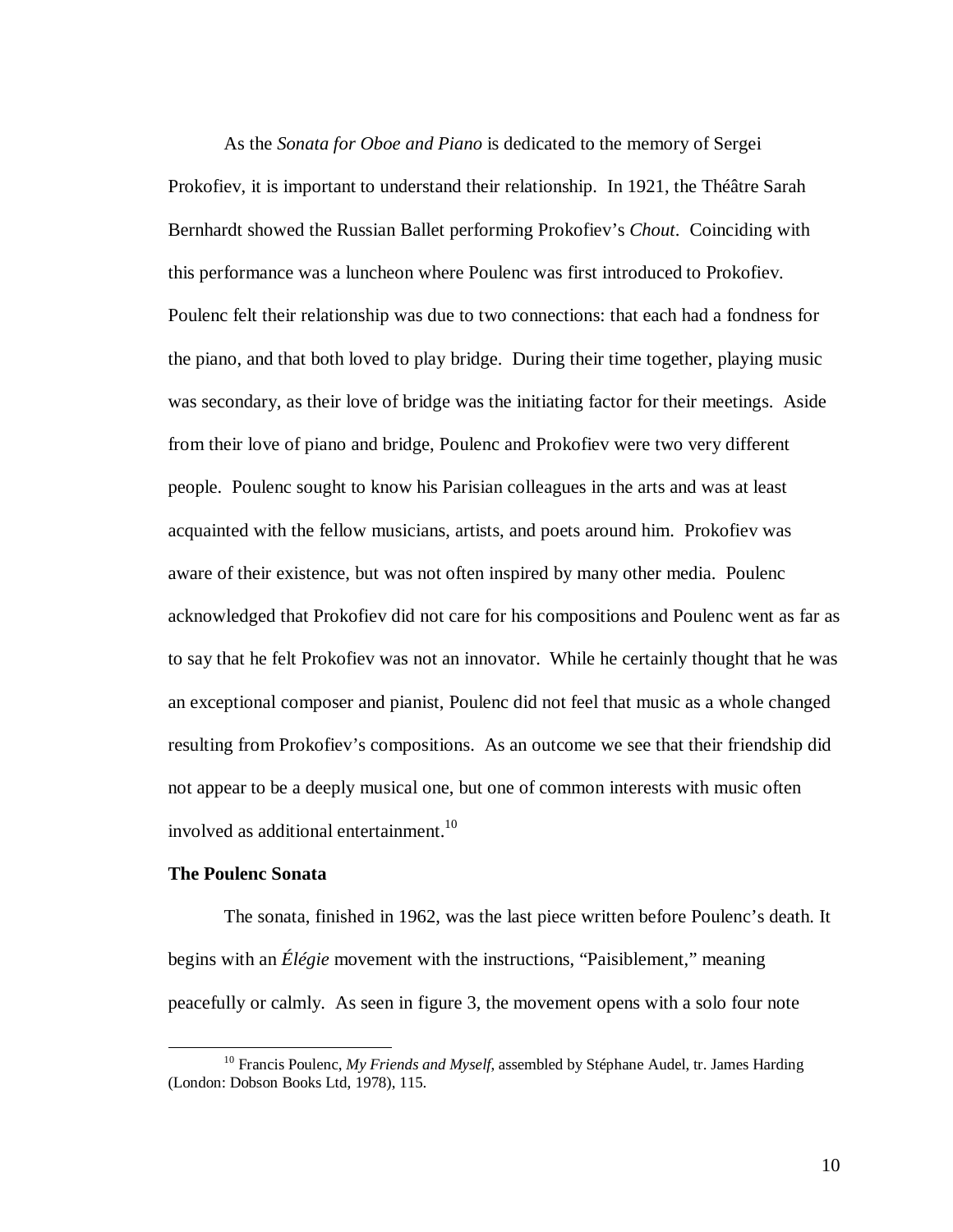motive: a high D moving down a major third to B flat, then down a perfect fifth to E flat, and finally up an augmented second to F sharp. These opening four notes, seemingly unrelated, set the mood for the entire piece and harmonically prepare for the main key of G major by emphasizing both the fifth and the leading tone.



Figure 3. Francis Poulenc *Sonata for Oboe and Piano* movement I - page 2.

This motive is quite similar to the opening of the second movement of the sonata for clarinet and piano by Poulenc. This brings up the first compositional technique he uses: quoting himself or others. In figure 4 below, we see the clarinet enter on an E, move up a major third to G sharp, move up again by diminished fourth to C, and then down a perfect fifth to F. Although these two motives are not directly related by inversion, the similarity in rhythm and the symmetrical reverse of the direction of the notes shows the resemblance between them.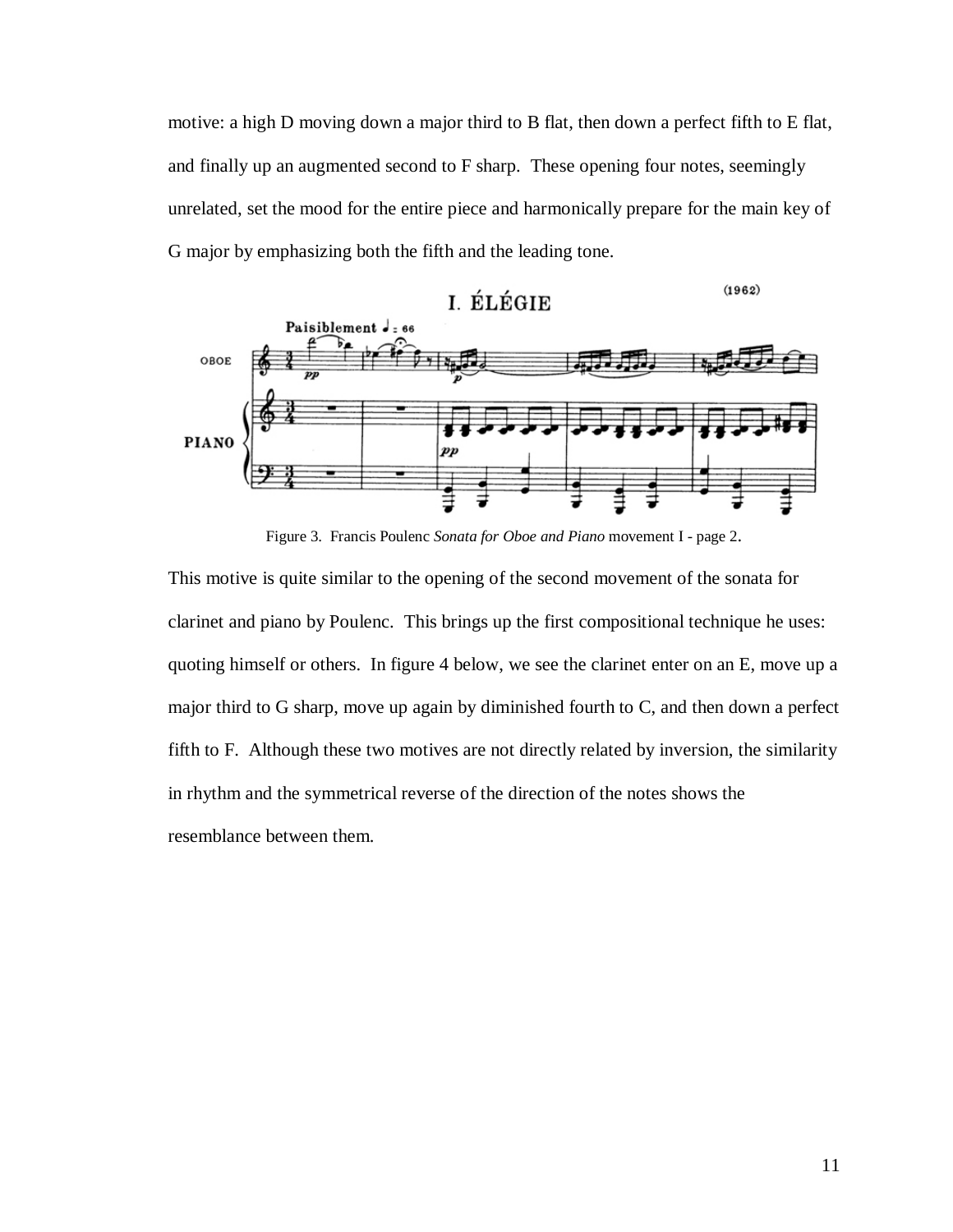

Figure 4. Francis Poulenc *Sonata for Clarinet and Piano* movement 2 - page 12.

It appears in this instance that Poulenc had that motivic idea in mind when starting the Sonata for oboe. In the oboe version he does make one change as he adds a fermata on the last note, giving it a more pensive feeling.

 In the third measure we see the first occurrence of the main theme for this sonata form movement: a syncopated entrance of three sixteenth notes followed by a half note. This seven measure phrase ends on a half cadence with an added ninth in the piano and an added sixth in the oboe. The main theme is reiterated in the next eight measure phrase which tonicizes D major. Poulenc then immediately shifts into what looks like the parallel D minor, but moves through C minor to its relative E flat major by the end of the seven measure phrase in the oboe at rehearsal number 2. Throughout this section we see another compositional technique that Poulenc liked to use: the repetition of motives. The opening sixteenth rest-three sixteenth note motive and the four sixteenth note motive starting with a half step lower neighbor are used extensively during the exposition and recapitulation. The piano then has its first interlude longer than one measure which leads into the oboe entrance three measures later appearing to be in A flat. Poulenc then uses a

### $\mathbf{I}$

12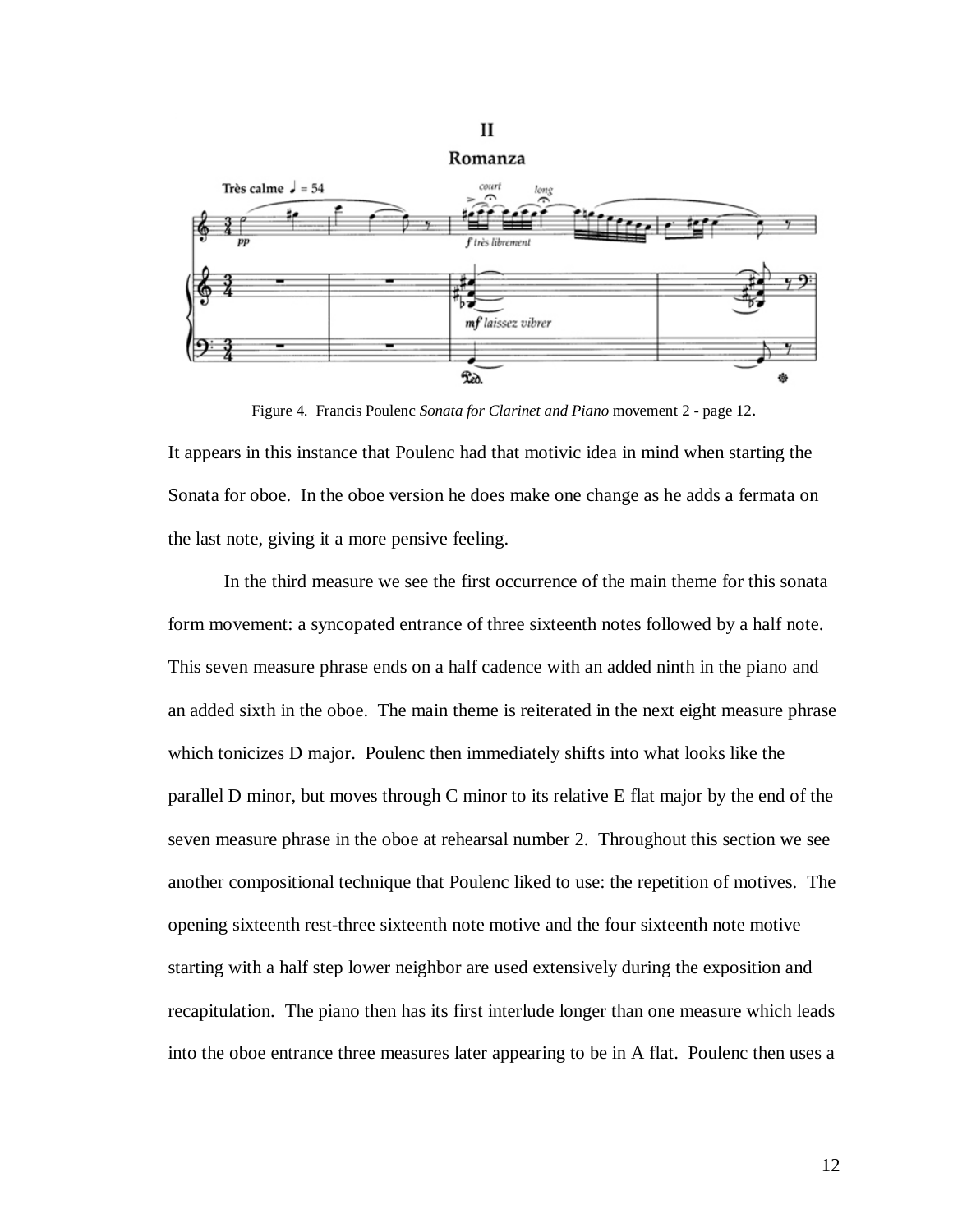variant of the circle of fifths progression in the bass line moving from F up a fourth to B flat, then down a fifth to E flat, and then finally up a fourth to A flat where the same theme is restated in A flat by the oboe. The end of this main theme section concludes with a half cadence in leading to B flat at rehearsal 4. The section from rehearsal 4 to rehearsal 6 uses a new rhythmic motive, shifting back and forth between eighth notes and a dotted sixteenth note-thirty second note figure. This theme section, possibly reminiscent of youth, continues until the next section at rehearsal 6, also quoting Poulenc's Sonata for clarinet. In the clarinet sonata Poulenc instructs at rehearsal 9, "surtout sans presser", or above all without pressing. He applied a very stylized repeating dotted rhythm marked *p*, as seen below in figure 5, followed by a surprising brash downward scale followed by three eighth notes all marked at *f*.



Figure 5. Francis Poulenc *Sonata for Clarinet and Piano* movement I - page 8.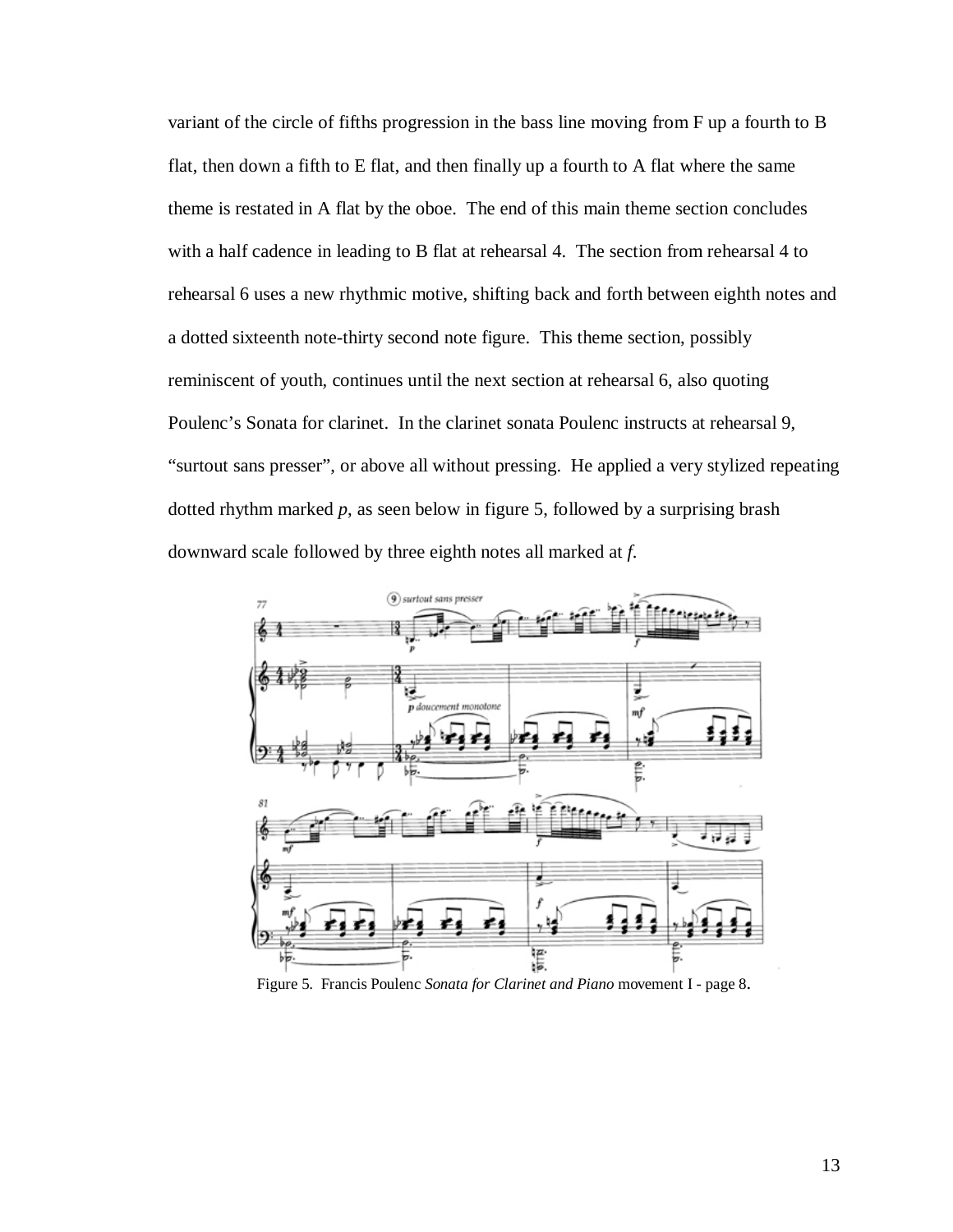Poulenc then repeats this motive slightly louder at *mf* in measure 81 starting a minor sixth higher and continuing to the *f* downward scalar passage and three eighth notes beginning and ending the sequence a whole step lower than the iteration at rehearsal 9.

 In the oboe sonata Poulenc pays homage to his own writing by incorporating very similar rhythmic structures with altered pitches. Like the clarinet sonata, the oboe plays the doubly dotted motive as seen in figure 6, however the oboe starts marked at *ff* and remains at that dynamic level throughout the phrase. Utilizing the power of the oboe in the higher part of the low range, Poulenc starts the oboe on an F and proceeds upwards with the rhythmic motive to a high E to start the downward scale. Another difference occurs in the three eighth notes that follow. In the clarinet sonata, Poulenc slurs over the entire scale and the following eighth notes while in the oboe sonata he stops the slur and marks staccato over each eighth note. He also changes the pitch relationship between the note starting the scalar line and the last eighth note. In the clarinet sonata he maintains the distance of an octave, while in the oboe sonata he concludes with a forward pushing octave plus a half step.



Figure 6. Francis Poulenc *Sonata for Oboe and Piano* movement I - page 5.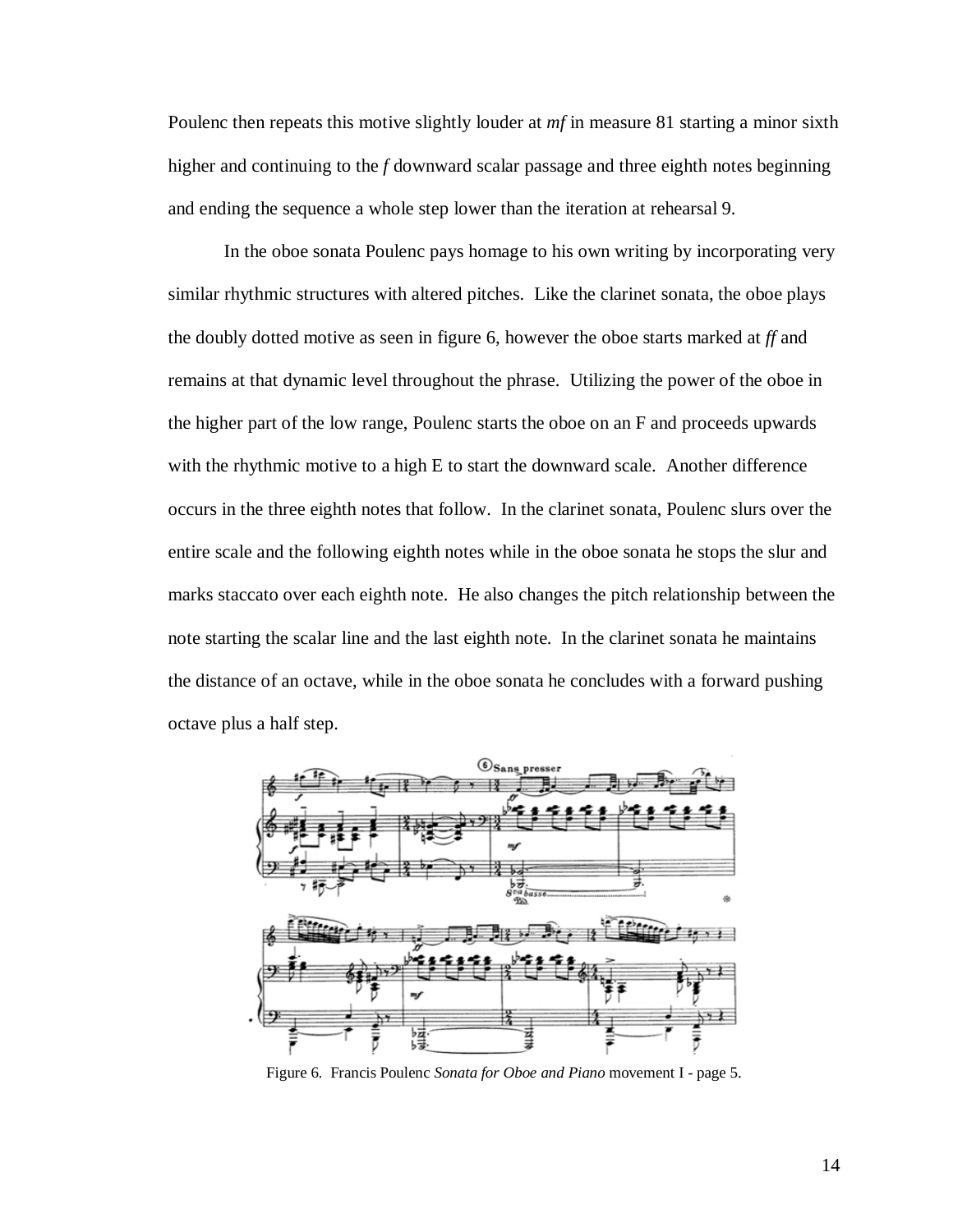He then restates the passage again marked at *ff* and like the sequence clarinet sonata he begins and ends the scalar line a whole step lower in the second iteration.

 For this section, Poulenc clearly had a predetermined idea for the music he would write. Making use of the oboe's power in the low register, Poulenc changes the mood to accommodate and as a result writes a much stronger section than the clarinet sonata that shows the strength of the oboe. Poulenc concludes this large section by contrasting with a simplified version of the dotted motive in a softer phrase and then returns to using beats of the full motive in a louder *ff* concluding phrase. He also continues his repetition of motives during the development with his exploitation of the dotted motive.

 Rehearsal 8 marks the beginning of a section using new theme material. Here Poulenc uses a variant on the dotted motive alternating between the notes A and B before emerging into a smooth melodic line. He backs away from the harsh *ff*, introducing the *pp* motive which he will use again the third movement. The first six measures of the recapitulation are a literal restatement but in the seventh bar Poulenc goes unexpectedly into the second theme from rehearsal 2 but this time stays in G major. At rehearsal 10 Poulenc is again using the dotted motive starting at *ff* and gradually working down in dynamic to a final *pp* statement of the simplified motive. The movement concludes with a series of harmonically non progressive chords before the oboe enters on a *pp* half hole D.

 The second movement is written in a large ABA structure. The first A section is a quick animé, the second is a slower section influenced by Prokofiev, and the last section is a return to the original animé. The beginning of the Scherzo is in a quick compound

15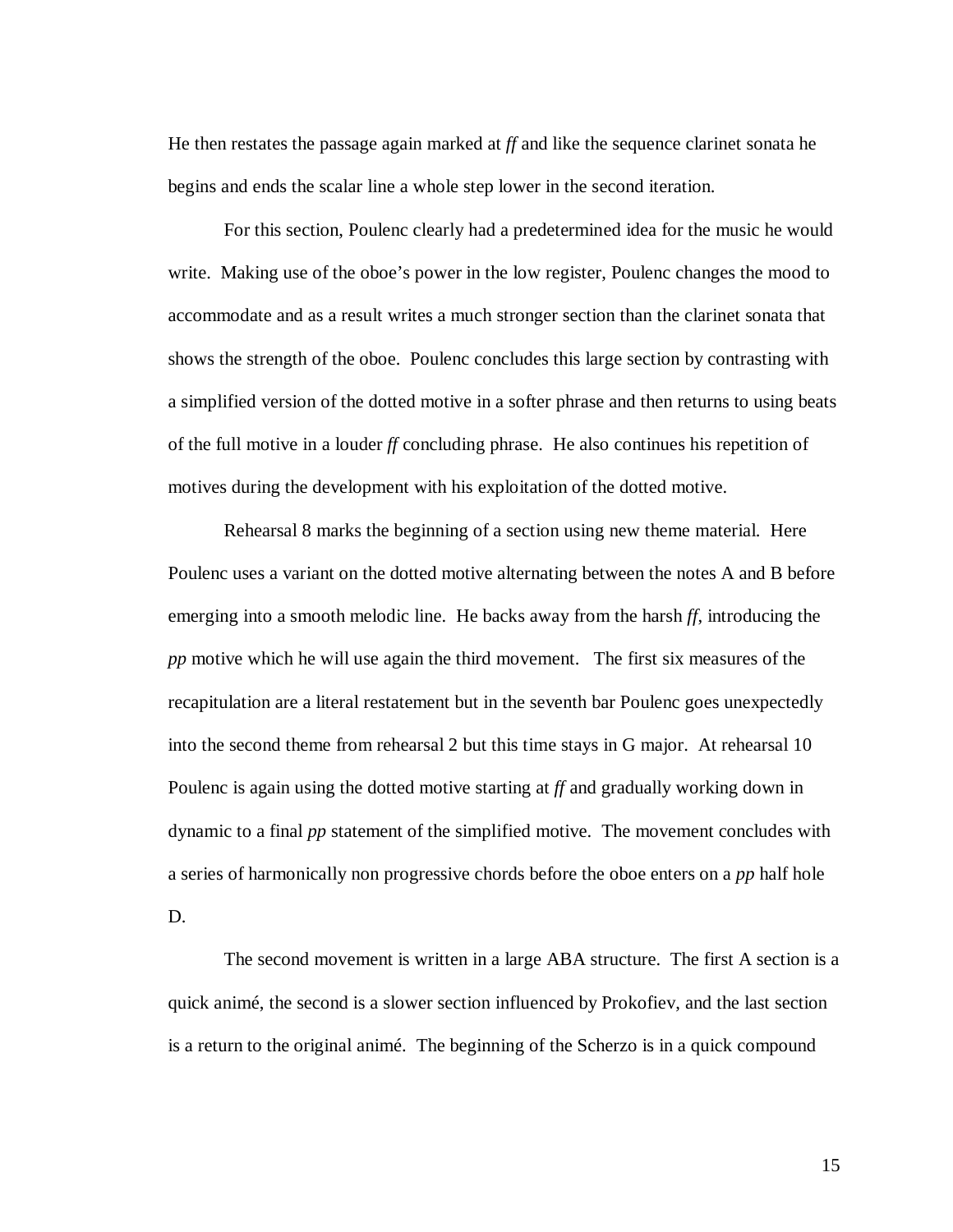meter which switches occasionally between two and three beats per measure. After the first theme is stated, Poulenc uses the same three measure piano introduction before the theme is played again starting a major third lower. At rehearsal 2 he expounds the ending material from the first theme and embellishes a shortened iteration of the theme with a piercing high trill in the oboe. Eight measures before rehearsal 4 marks the entrance of new unheard material. In the oboe this is shown by using a quarter note tied to an eighth note followed by two sixteenth notes leading to a repetition of that rhythmic pattern. This is followed by a staccato articulated passage which leads into another statement of the stylized arpeggio motive again leading into another recurrence of the tongued line. Like Arnold, Poulenc uses the juxtaposition of opposites. He moves seamlessly between fluid writing and staccato parts to create unexpected contrasts. The rest of this section, up to rehearsal 8, alternates between the arpeggio motive and short articulated sections ending on a brash *fff*.

 The middle B section is the music inspired by the fourth movement of the Sonata for Violin or Flute written by Sergei Prokofiev.



Figure 7. Sergei Prokofiev *Sonata for Flute of Violin and Piano, op. 94* movement IV - page 54.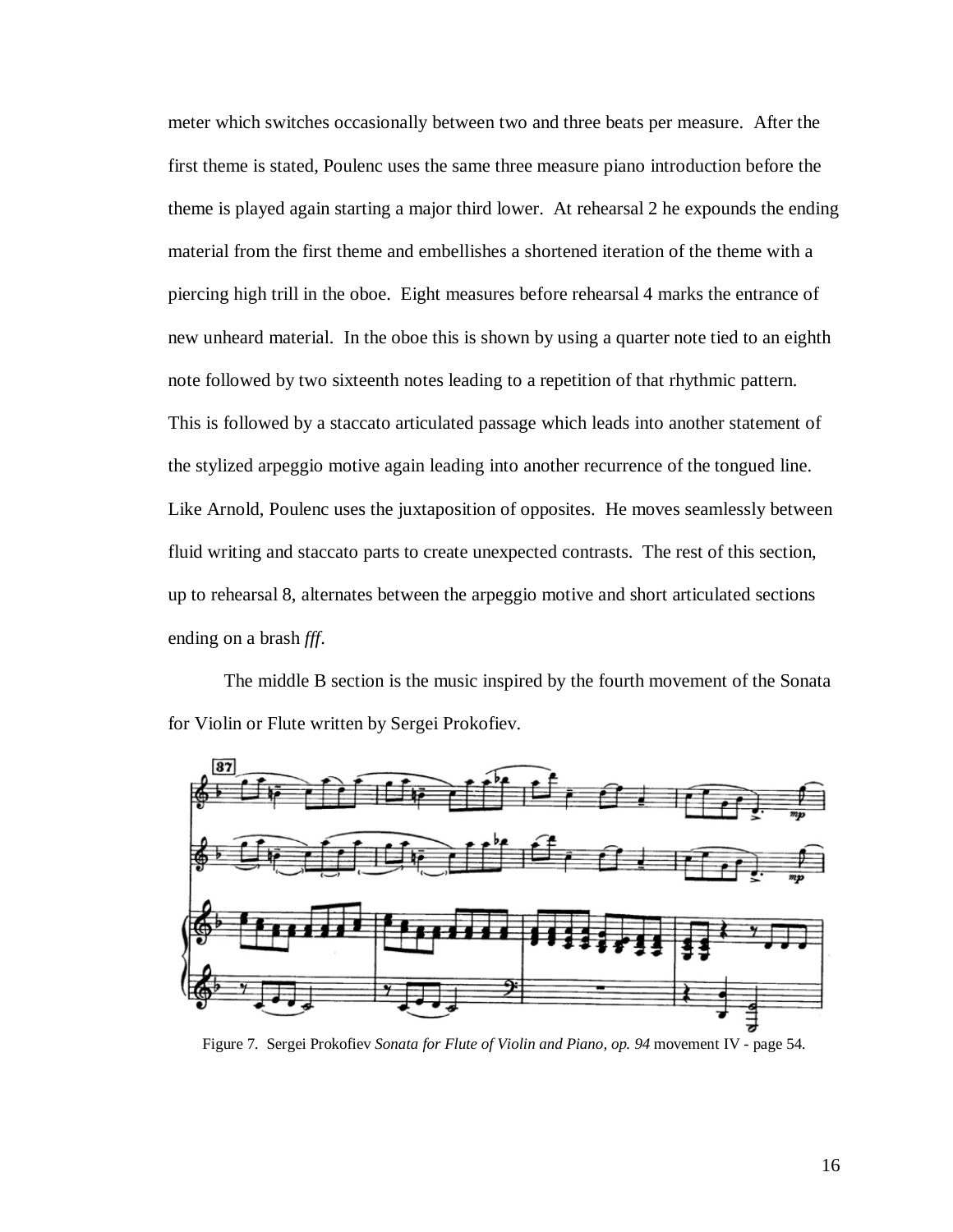In figure 7 above we see the first iteration of the theme Poulenc borrows from Prokofiev, however without the eighth note pick up from the previous measure sounding on an F. What Poulenc does is to take the opening step wise ascent followed by the downward leap and half step resolution and incorporates that very motive into a new theme. In figure 8 below we see the first statement of the Prokofiev theme at rehearsal 9. However, Poulenc writes a new ending to the phrase and scores it quite differently. While Prokofiev writes a simple line in the piano to accompany the melody, Poulenc writes the melody into the piano line and highlights it with lush chords. Poulenc then adds the oboe in a melody that although new, it does not detract from the piano theme which recurs many more times throughout this section.



Figure 8. Francis Poulenc *Sonata for Oboe and Piano* movement II - page 14.

 Rehearsal 12 marks the return of the animé section with the opening piano introduction leading into the main theme in the oboe. This last section repeats the material from the first theme, but efficiently cuts out repetitions to make more succinct statements. Although there is an articulated line reminiscent of the ones following the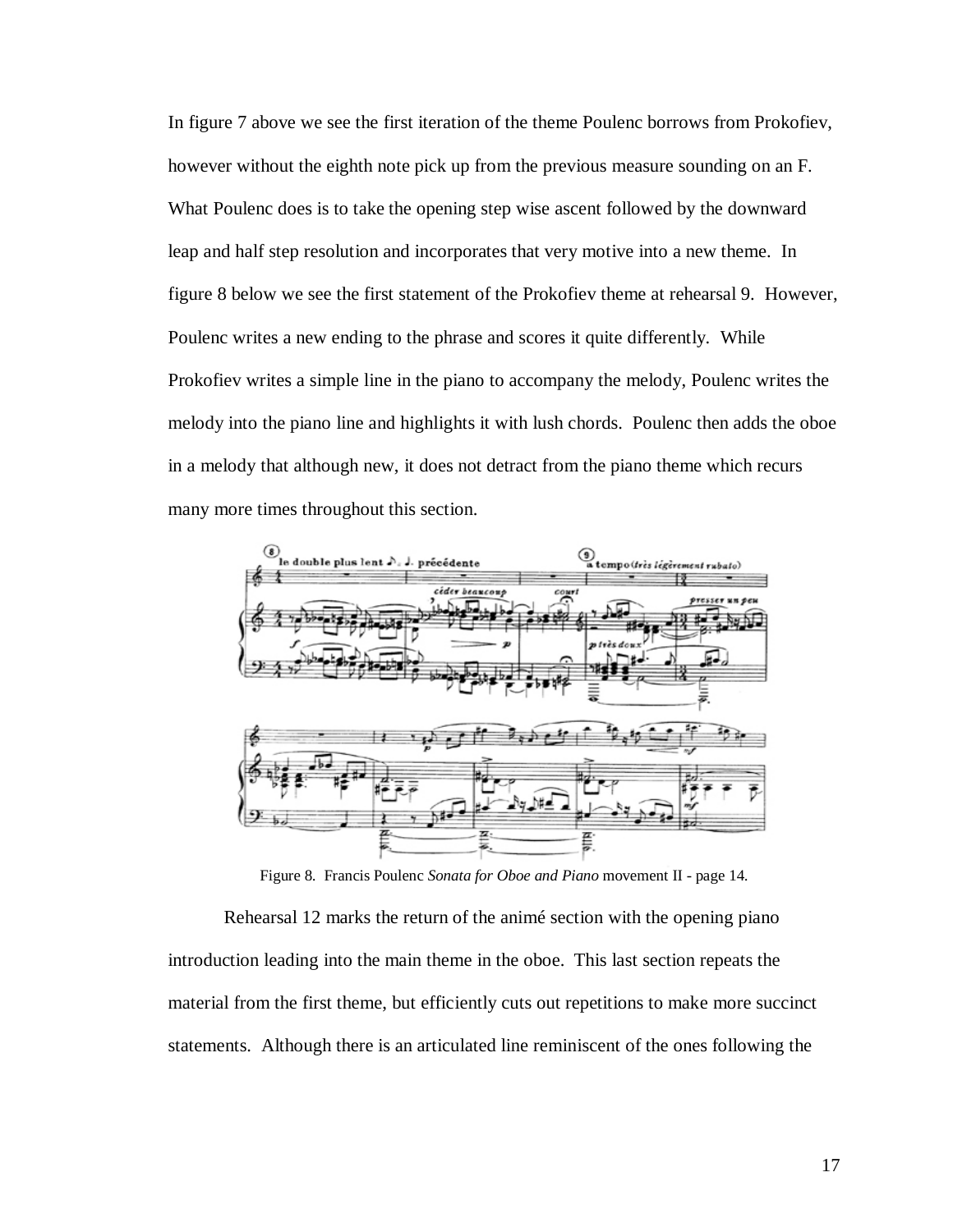arpeggio motive in the first section, we never see that stylized arpeggio line in this last part. Like the end of the first A section this movement ends quite loudly, as the oboe is marked *ff* along with the instruction "rude".

 Along with the first movement, Poulenc had an idea about the melodic content of some sections in the second movement from either motives he had written or from Prokofiev, for whom this piece was dedicated. The type of sound he wanted in the Prokofiev section was best demonstrated in the piano. When it was appropriate for the oboe to enter, Poulenc wrote the line in a way that does not deter from the homage he was trying to pay to Prokofiev but is unique and contributes to the texture as a whole. He wrote the oboe in a range that is fairly easy to be unobtrusive in, which when done well enhances the piano line to an even greater extent. Like Arnold, Poulenc liked to place contrasting sections adjacent to each other to produce unpredictable contrasts. He also continued to use the repetition of motives throughout this movement.

 Poulenc completed his sonata with his third movement *Déploration*. In the form of a rondo, this movement is similar to his religious works. Poulenc himself described it as, "a sort of liturgical chant."<sup>11</sup> Solo piano begins the movement with an emotionally static line. The oboe enters on the sixth bar with the main theme for this movement and the piano changes from a moving line to a more static one underneath the oboe lines. Here Poulenc wrote for the upper range of the instrument, beginning softly and progressing to a *ff* high E flat. The dynamic level then lowers again in the restatement only to surge forward again to the high E flat. The next statement of the theme begins

<u>.</u>

<sup>11</sup> George R. Keck, *Francis Poulenc: A Bio-Bibliography* (New York: Greenwood Press, 1990), 18.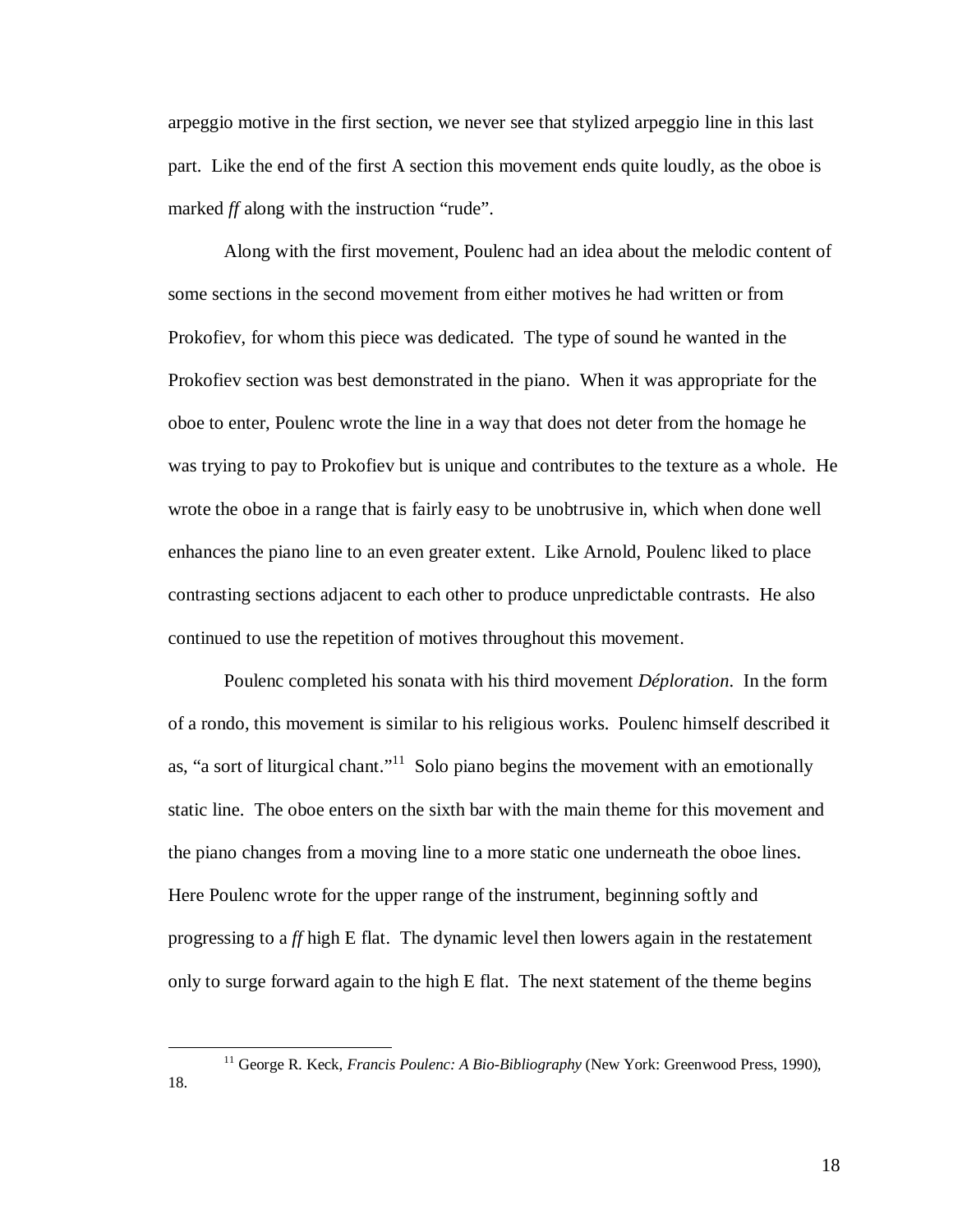loudly on a low B flat, jumping down two octaves and a perfect fourth. The theme is again reiterated at *pp*, a daunting task for many oboists to not crack the low notes at such a soft volume. This section shows Poulenc's use of extremes. He not only wrote in registers extremely high and low, but also demanded that they be played at dynamic levels at both ends of the spectrum. This section concludes with a short four measure line that is not strictly first theme material but provides contrast with the next main section starting at rehearsal 4. The section from rehearsal 4 to rehearsal 6 provides the most dramatic content of the entire movement and provides a contrasting theme section. Throughout this fragment the piano is constantly playing eighth notes in the right hand, driving the music forward. The oboe begins softly and introspectively, quoting the theme from the development section of the first movement. This line grows in dynamic until the fifth measure after rehearsal 4 where the line reaches *f*. Once here, Poulenc wrote the line utilizing the dotted rhythm motive from the first movement to build to the climax at rehearsal 5. Here we see another version of the main theme, this time in powerful piano writing. While the eighth notes in the piano are still driving forward, the music gradually backs away in intensity up to rehearsal 6. At this point the reminiscent theme from the first movement is brought back as contrasting theme material. This leads into the final statement of the grieving first theme, this time written in a more practical register and perhaps showing some consolation for Poulenc. The final music of the piece begins with two measures of a theme to be repeated in the oboe, followed by two measures of meandering chromaticism, pulling away from the thought that the end might be near. The final iterations in the oboe interrupt this thought and the last two notes of each phrase sound a mournful descending half step, the last note melding into the silence.

19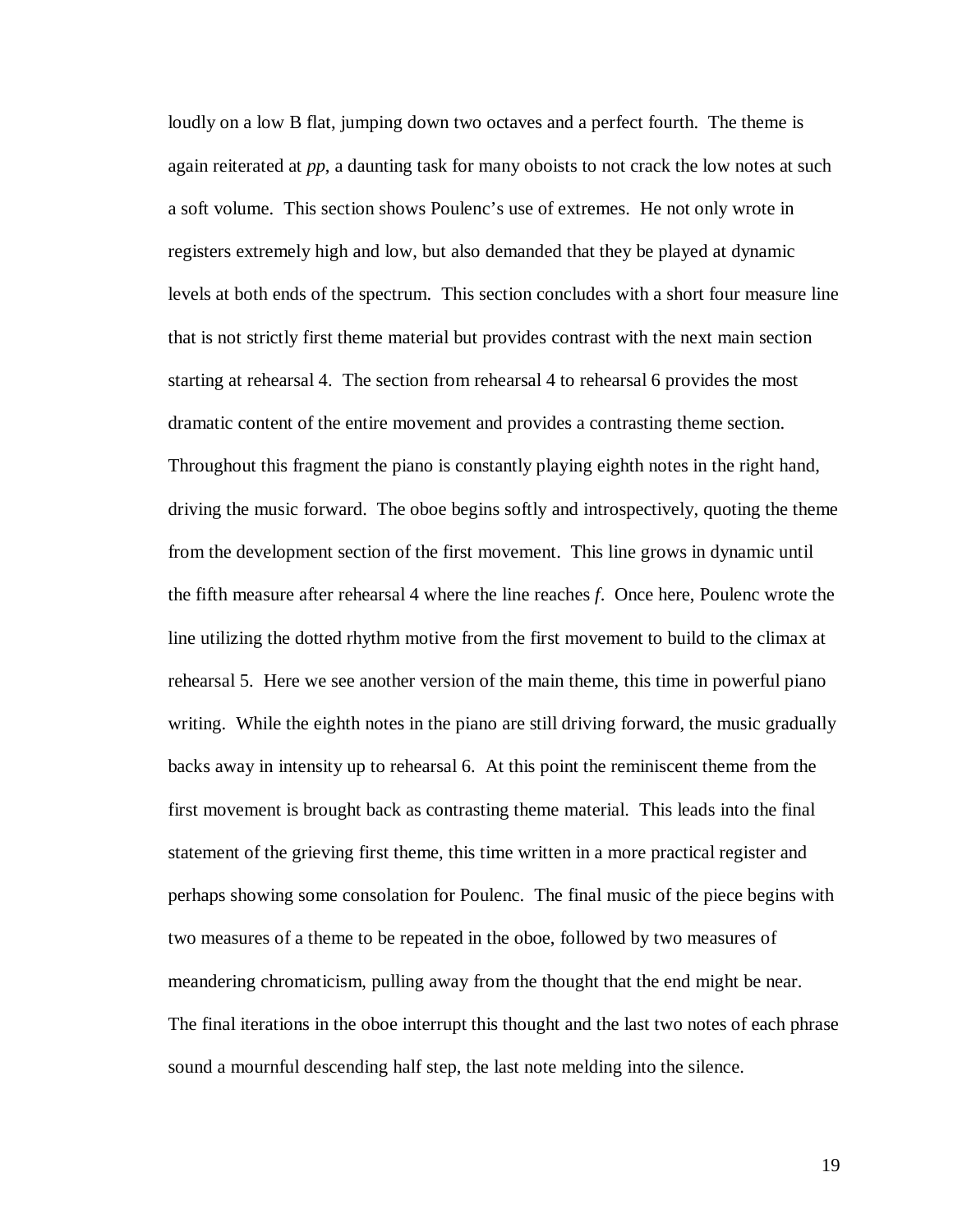Like Arnold, Poulenc used several techniques to incorporate the oboe in his work. Throughout this piece he used quotation, both of himself and of Prokofiev, very heavily. He then used those motives, and ones newly composed, and repeated them in a variety of ways throughout the piece. Like Malcolm Arnold, Poulenc also employed juxtaposition of opposites to create unexpected contrasts. Finally, Poulenc used extremes of both register and dynamic to capture the desired the emotion of the piece.

### **Difficulties in Poulenc**

 As in the Arnold, several aspects of this piece provide a great challenge to many oboists. The very beginning of this piece is often a very frightening task. Starting at *pp*, the oboist must enter on one the most unstable high notes, both in pitch and response. The oboist must then shift down to start the theme on a mid range F sharp: another unstable note. An additional unnatural moment in this first movement comes in the seventh measure after rehearsal 2. Marked at *ppp* the performer must leap down an octave to a low C, trying not to land on the note too loudly. The section at rehearsal 6 is another perilous moment for the oboist as they must control the large leap into the high notes starting the descending scales. As the movement ends, the performer again encounters solo high notes at a low dynamic. These often provide a challenge for the performer to make the high notes speak so softly.

 The second movement also provides many awkward undertakings starting with the quick descending octave leaps both in six measures before rehearsal 1 and especially in two measures before rehearsal 2. Respectively, the latter is one of the first instances of the uncomfortable finger shifts necessary to perform this piece. Starting with your right hand pinky on the C key for the high D flat, the player must then quickly shift the pinky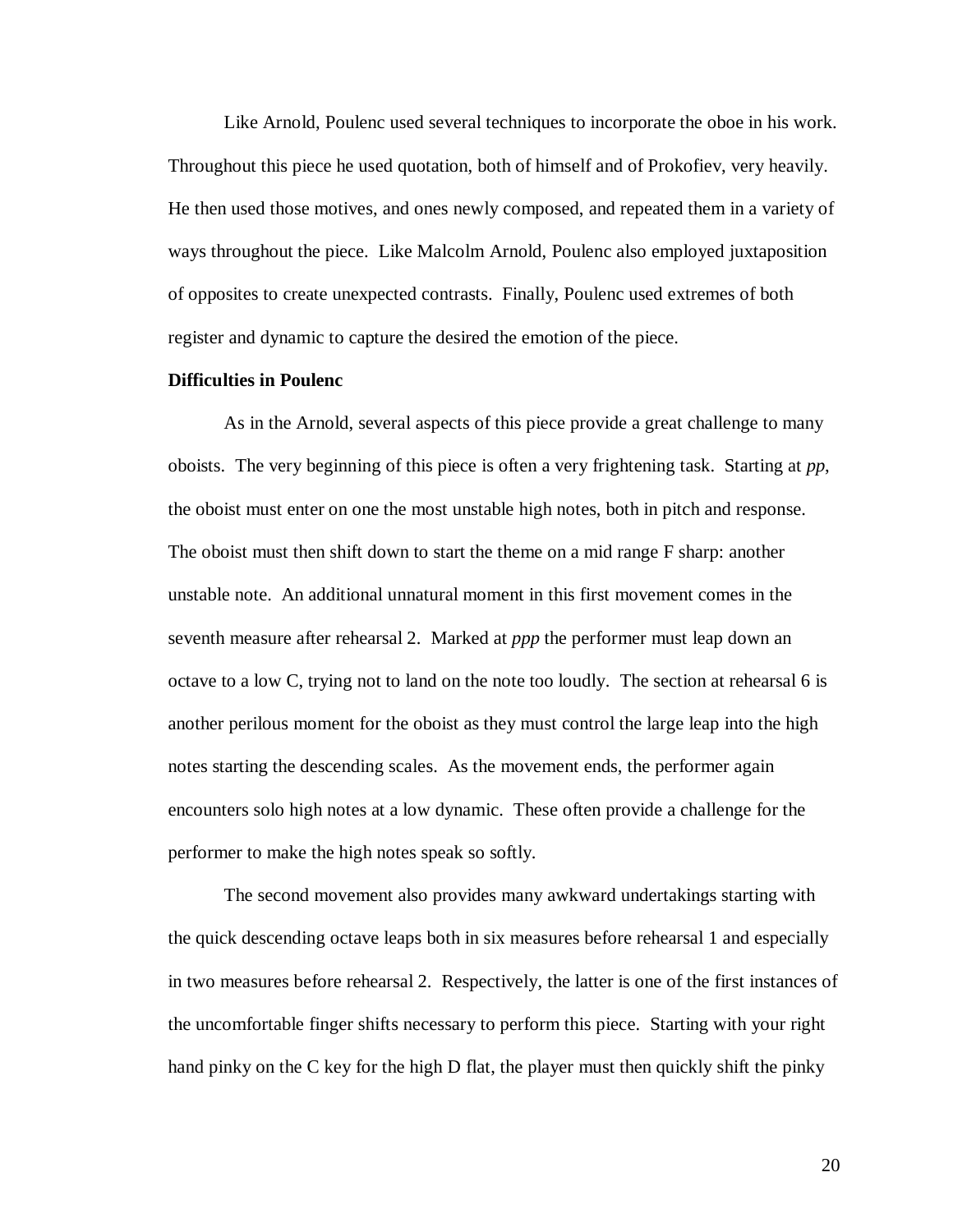up the mechanism to the C sharp key to make the octave leap. This movement also includes many quickly articulated passages which either repeat notes or jump around through various arpeggios.

 The third movement is difficult in its extremes. The first is the range shown in the first theme. The oboist must begin quietly in the upper register, progressing to a *ff* on the high E flat. This is then followed by an immediate dynamic shift as the line starts again softly and again grows in volume to the high E flat. The next two phrases are often the most perilous for oboists. Poulenc jumps two octaves and a perfect fourth down from the high E flat to the low B flat for the first loud iteration of the theme. It is then restated at *pp*, a daunting task for the performer to get soft enough but get the notes to speak. Not only is the range difficult, but also the fingerings. There is no clean way for an oboist to move from low B flat to E flat. One must find an efficient way to slide the right hand pinky from the C key to the E flat key. The ending is also challenging as the oboe keeps playing as the dynamic continues to get softer. While the effect Poulenc desired is profound, the ease with which the performer can play this passage is almost non existent especially after the preceding content. Difficulty aside, the material present in this sonata undoubtedly appeals to the emotions of the audience and the oboe only serves to enhance the musical message.

### **Conclusion**

During the  $20<sup>th</sup>$  century, composers like Malcolm Arnold and Francis Poulenc continued to creatively use the oboe in their compositions. Malcolm Arnold sought to incorporate chromaticism, sound colors, quirky motives, and virtuosic passages. Going in a different direction, Francis Poulenc wrote his sonata with some pre-existing motives

21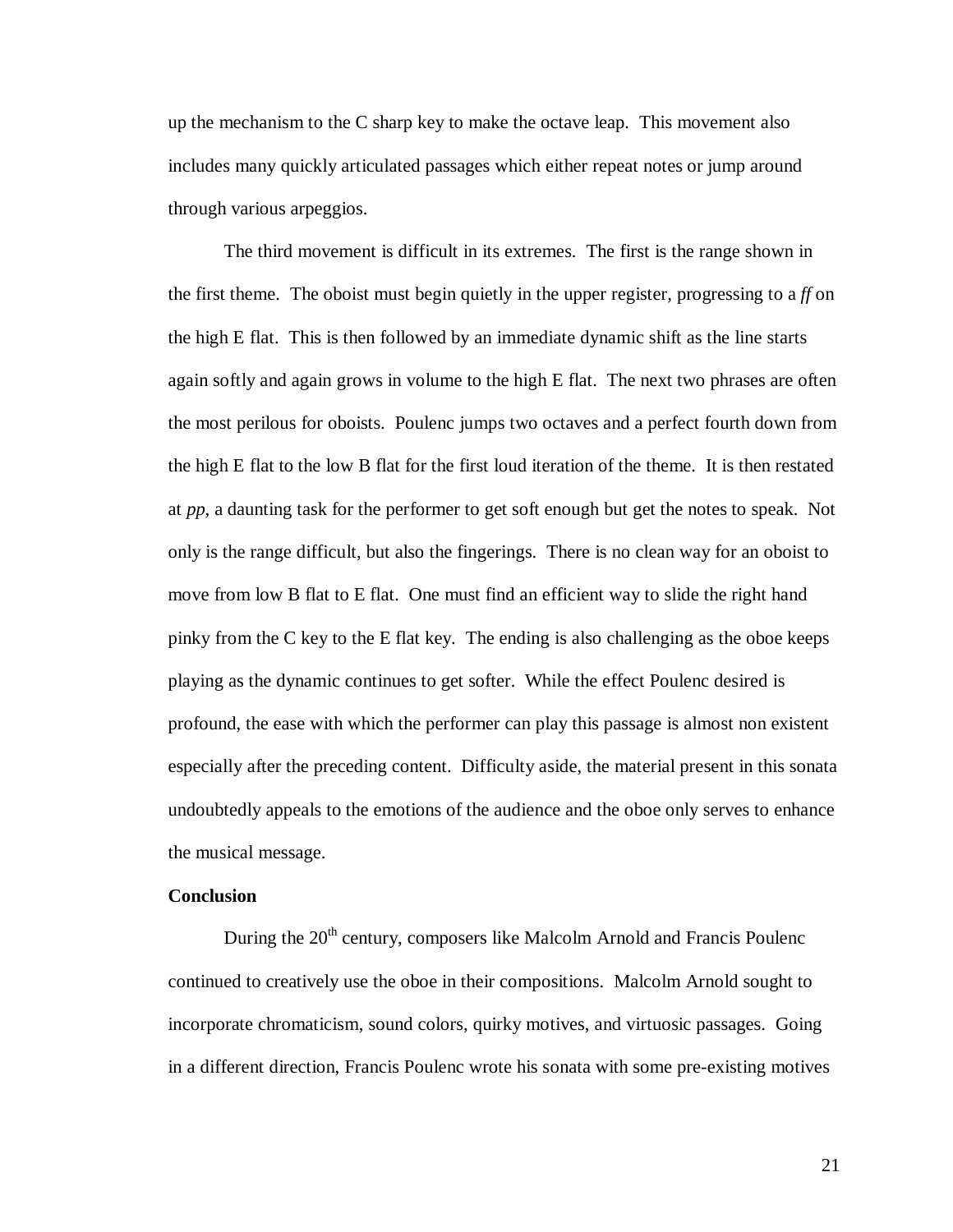in mind, employed an assortment of motivic repetition and used extremes in register, dynamic, and mood to show his grief. In previous musical generations, composers were remembered for such things as melody, virtuosity, and form. Malcolm Arnold and Francis Poulenc should be thought of as composers who utilized the oboe successfully in attractive ways.

### **Bibliography**

- Arnold, Malcolm. *Sonatina for Oboe and Piano*. Boca Raton, Florida: Masters Music Publications, Inc., 1951.
- Burton-Page, Piers. "Sir Malcolm Arnold." In *Grove Music Online*, edited by Laura Macy. Accessed 1 February 2009. <http://www.oxfordmusiconline.com>
- Chiménes, Myriam and Roger Nichols. "Francis Poulenc." In *Grove Music Online*, edited by Laura Macy. Accessed 1 February 2009. <http://www.oxfordmusiconline.com>
- Jackson, Paul R.W. *The Life and Music of Sir Malcolm Arnold: The Brilliant and the Dark*. Burlington, Vermont: Ashgate Publishing Company, 2003.
- Keck, George R. *Francis Poulenc: A Bio-Bibliography*. New York: Greenwood Press, 1990.
- Poulenc, Francis. *Friends and Myself*. Conversations assembled by Stéphane Audel. Translated by James Harding. London: Dobson Books Ltd, 1978.
- Poulenc, Francis. *Sonata for Oboe and Piano.* Edited by Millian Sachania. London: Chester Music, 2000.

Poulenc, Francis. *Sonata for Oboe and Piano.* 7<sup>th</sup> ed. London: Chester Music, 1990.